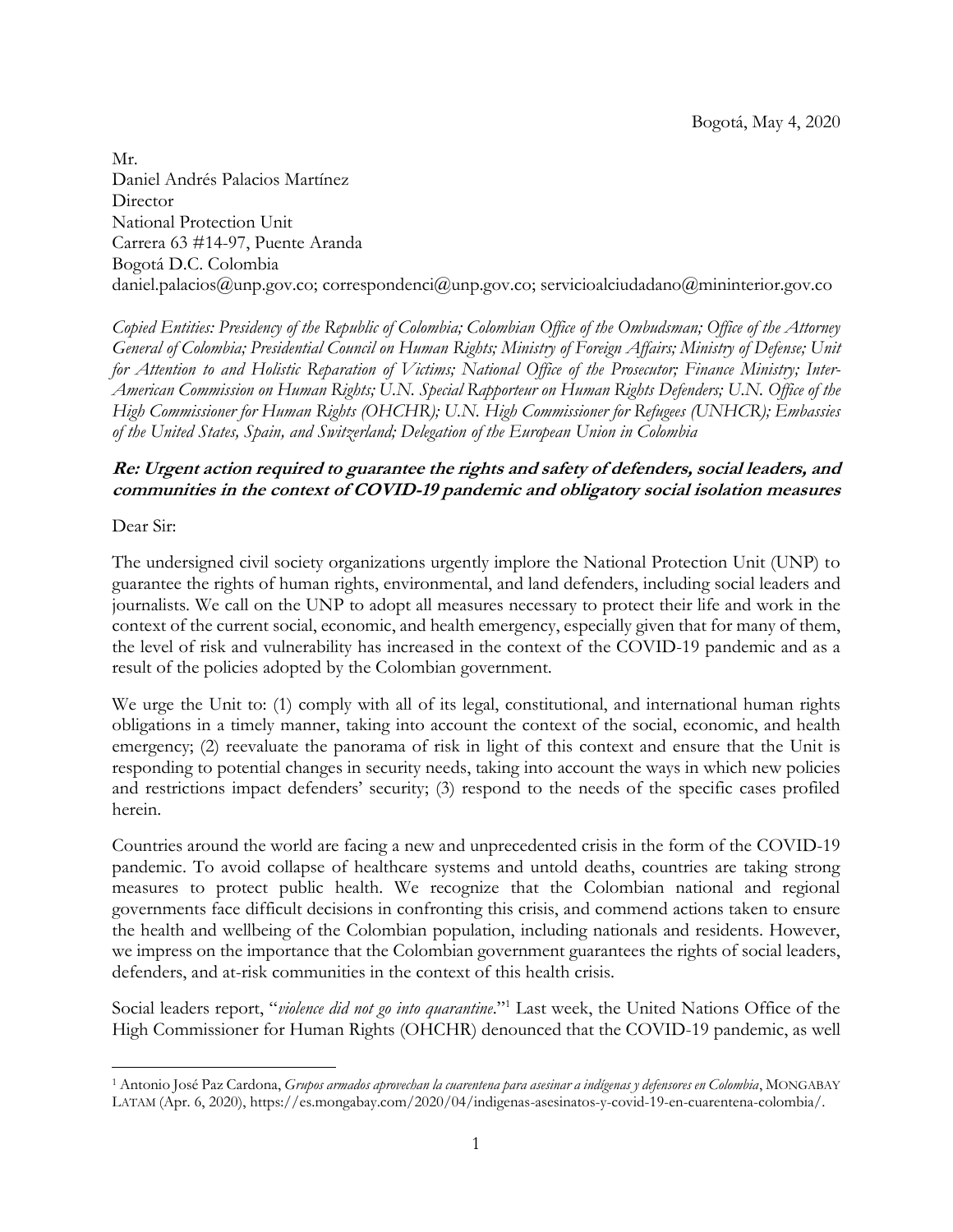as measures taken to prevent the spread of the virus in Colombia, "appear to have aggravated an already violent and volatile situation."<sup>2</sup> As human rights and environmental organizations and defenders that work closely with grassroots organizations, communities, social leaders, journalists, and defenders across Colombia, we are alarmed by reports from our colleagues and allies that indicate that since obligatory social isolation measures went into place, social leaders, defenders, and at-risk communities have come to face a new and evolving panorama of risks.

<span id="page-1-0"></span>We remind the UNP that since the State of Emergency was declared and the quarantine measures were put in place in Colombia, there have continued to be threats, attacks, and murders of human rights defenders and social leaders; as of today, it is estimated that at least 20 defenders and social leaders have been murdered since the State of Emergency was declared. <sup>3</sup> These numbers may not yet include the most recent incidents that have not been processed; for example, on April 29 indigenous social leader and Community Action Board President Álvaro Narváez and three of his family members (his wife María Delia Daza, his son Cristian Narváez, and his graddaughter Yeni Caterine López) were massacred in the Cauca Department.<sup>4</sup> It was also reported that a member of the Senú indigenous community was murdered on April 28 in the Bajo Cauca region of the Antioquia Department.<sup>5</sup>

The Inter-American Commission on Human Rights has "*repeatedly expressed its concern about the violence faced by defenders and social leaders in Colombia, and particularly about the serious challenges involved in ensuring their protection, about the limited security measures available to protect them, and about the impunity of crimes against them*."<sup>6</sup> U.N representatives have also rung the alarm about violence against defenders and social leaders in

 $\overline{a}$ 

<sup>2</sup> UN NEWS, Grupos armados en Colombia aprovechan la pandemia del coronavirus para ganar territorio (Apr. 24, 2020), https://news.un.org/es/story/2020/04/1473382.

<sup>3</sup> INSTITUTO PARA ESTUDIOS PARA EL DESARROLLO Y LA PAZ, *Líderes sociales y defensores de derechos humanos asesinados en 2020*, http://www.indepaz.org.co/paz-al-liderazgo-social/. *See also*, Paz Cardona, *supra* note [1;](#page-0-0) Joe Parkin Daniels, *Colombian death squads exploiting coronavirus lockdown to kill activists*, THE GUARDIAN (Mar. 23, 2020), https://www.theguardian.com/world/2020/mar/23/colombian-groups-exploiting-coronavirus-lockdown-to-killactivists; COLOMBIA2020, "En Cauca están asesinando a los defensores del Acuerdo de Paz" Cristian Delgado, EL ESPECTADOR (Apr.

<sup>21, 2020),</sup> https://www.elespectador.com/colombia2020/territorio/en-cauca-estan-asesinando-los-defensores-delacuerdo-de-paz-cristian-delgado-articulo-915754.

<sup>4</sup> EL ESPECTADOR, *Asesinan a familia de líder social en Mercaderes, Cauca* (Apr. 29, 2020),

https://www.elespectador.com/noticias/nacional/asesinan-familia-de-lider-social-en-mercaderes-cauca-articulo-917225. One of the leader's sons remains in critical condition. *Id*. *See also,* NOTICIAS CARACOL, *Masacre en el Cauca: asesinaron a líder social y a su familia en una vereda del sur del departamento* (Apr. 29, 2020), https://noticias.caracoltv.com/valle/masacre-en-elcauca-asesinaron-lider-social-y-su-familia-en-una-vereda-del-sur-del-departamento-nid227594.

<sup>5</sup> ORGANIZACIÓN INDÍGENA DE ANTIOQUIA, *Comunicado: Indígena Senú Asesinado en Bajo Cauca Antioquia* (Apr. 29, 2020), https://organizacionindigenadeantioquia.blogspot.com/2020/04/indigena-senu-asesinado-en-bajo-cauca.html?m=1.

<sup>6</sup> INTER-AMERICAN COMMISSION ON HUMAN RIGHTS (IACHR), *IACHR Completes Working Visit to Colombia to Assess Alarming Issues of Murders of Social Leaders and Human Rights Defenders* (Jan. 15, 2019), https://www.oas.org/en/iachr/media\_center/PReleases/2019/008.asp. For additional pronouncements of the IACHR on this issue, see, e.g.: *La CIDH expresa su condena por el asesinato de líderes sociales y reitera su preocupación por la situación de derechos humanos en Colombia* (Mar. 26, 2020), www.oas.org/es/cidh/prensa/comunicados/2020/062.asp; *IACHR Condemns Murders of Human Rights Defenders and Social Leaders in Colombia* (Jul. 18, 2018), https://www.oas.org/en/iachr/media\_center/PReleases/2018/155.asp; *IACHR Condemns Killings and Threats against Human Rights Defenders in Colombia* (Feb. 25, 2016), http://www.oas.org/en/iachr/media\_center/PReleases/2016/021.asp; *IACHR Condemns Murder of Human Rights Defenders in Colombia* (Jun. 12, 2015), https://www.oas.org/en/iachr/media\_center/PReleases/2015/070.asp.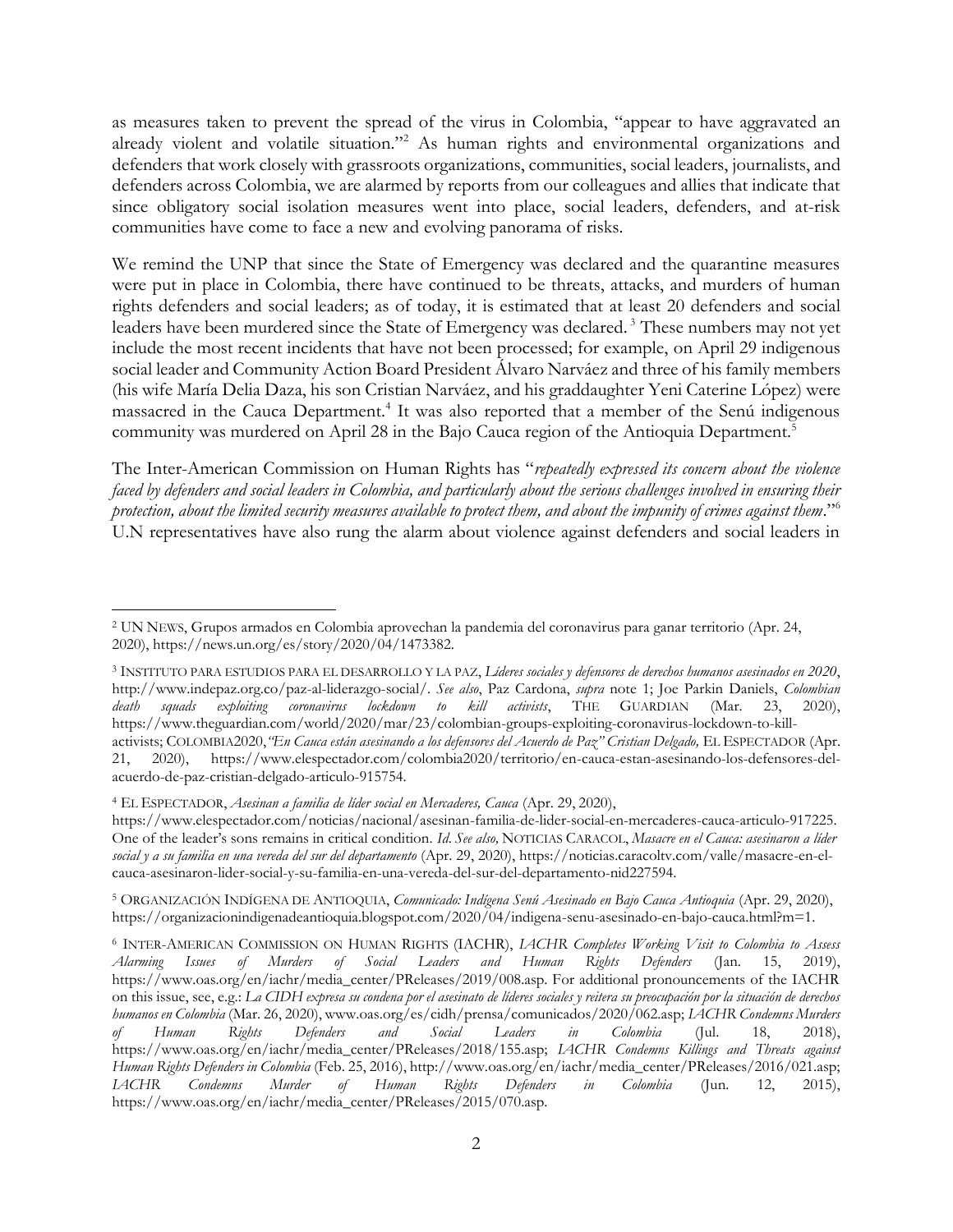<span id="page-2-0"></span>Colombia.<sup>7</sup> In May 2019, 79 United States Congress members denounced "the continuing escalation of murders and attacks against human rights defenders and social leaders."<sup>8</sup> Organizations that compile global statistics about the number of environmental, land rights, and human rights defenders killed globally consistently find Colombia to be one of deadliest countries on earth for defenders.<sup>9</sup> As of today, at least 84 defenders and social leaders had been killed since January 1, 2020.<sup>10</sup> Additionally, sometimes the bodyguards assigned as part of security measures are also attacked. For example, on March 4<sup>th</sup> of this year, Arley Enrique Chalar Rentería, the bodyguard assigned to social leader Leyner Palacios of Chocó, was murdered.<sup>11</sup>

In this face of this violence, there is near absolute impunity. Achieving justice—starting with a criminal prosecution carried out by the National Office of the Prosecutor and the appearance of those investigated before a Judge—is not only a central element of the Rule of Law, but also a vindication of the rights of victims and a general prevention measure. Nevertheless, only a small portion of the cases of violence against social leaders get brought to justice; of more than a thousand threats reported in 2019, the Office of the Public Prosecutor reported that there were only rulings in three cases.<sup>12</sup> Only 11 percent of cases regarding murders of defenders registered by the OHCHR since 2016 reached a ruling, and the government of Colombia recognizes that in 50 percent of the cases, there have not even been advances towards clarifying the facts.<sup>13</sup>

l

<sup>7</sup> *See, e.g.:* U.N. HUMAN RIGHTS COUNCIL, *Visit to Colombia: Report of the Special Rapporteur on the situation of human rights defenders*, A/HRC/45/51/Add.1 (Dec. 26, 2019), https://undocs.org/en/A/HRC/43/51/Add.1; Radina Gibova, *'Staggering number' of human rights defenders killed in Colombia, the UN says* (Jan. 14 2020), CNN WORLD, https://www.cnn.com/2020/01/14/americas/staggering-number-of-human-rights-defenders-killed-in-colombia-theun-says/index.html.

<sup>8</sup> CONGRESS OF THE UNITED STATES, *Dear Colleague Letter to the U.S. Department of State* (May 24, 2019) (signed by 79 members of the U.S. Congress), https://mcgovern.house.gov/uploadedfiles/colombia\_letter.pdf.

<sup>9</sup> FRONT LINE DEFENDERS: *Global Analysis 2019* (2020) at 4, https://www.frontlinedefenders.org/sites/default/files/global\_analysis\_2019\_web.pdf; *Stop the Killings* (2018) at 4, https://www.frontlinedefenders.org/sites/default/files/stk\_-\_full\_report.pdf. GLOBAL WITNESS: *Enemies of the State? How governments and business silence land and environmental defenders* (July 2019) at 8, https://www.globalwitness.org/en/campaigns/environmental-activists/enemies-state/; *At What Cost? Irresponsible business and the murder of environmental defenders in 2017* (2018) at 10, https://www.globalwitness.org/en/campaigns/environmentalactivists/at-what-cost/; *Defenders of the Earth: Global Killings of Land and Environmental Defenders in 2016* (2017) at 12, https://www.globalwitness.org/en/campaigns/environmental-activists/defenders-earth/.

<sup>10</sup> INDEPAZ, *supra* note [3.](#page-1-0) *Somos Defensores*, another organization that documents murders of social leaders, registered 62 murders in the first trimester of the year, of which 36 have been verified. Additionally, OHCHR representative Alberto Brunori, reported that as of April 9, 2020 the OHCHR had verified 14 murder cases and had 42 additional murders registered and pending certification. Redacción Colombia, *Los rostros y luchas de los líderes sociales asesinados en lo corrido del 2020*, EL ESPECTADOR (Apr. 9, 2020), https://www.elespectador.com/colombia2020/pais/los-rostros-y-luchas-de-los-lideressociales-asesinados-en-lo-corrido-del-2020-articulo-913792.

<sup>11</sup> SEMANA, *Asesinan en Cali al escolta del líder social Leyner Palacios* (Mar. 4, 2020), https://www.semana.com/nacion/articulo/leyner-palacios-asesinan-a-escolta-del-lider-social/654878.

<sup>&</sup>lt;sup>12</sup> According to interventions made by the Vice Prosecutor before the Senate Commission for Peace.

<sup>13</sup> Colombia 2020, *Gobierno dice que ha esclarecido el 50% de asesinatos de líderes; ONU dice que solo el 11%*, EL ESPECTADOR (Mar. 1, 2020), https://www.elespectador.com/colombia2020/pais/gobierno-dice-que-ha-esclarecido-el-50-de-asesinatos-delideres-onu-dice-que-solo-el-11-articulo-907197/. It is important to note that the Office of the Prosecutor includes in its concept of cases where there are 'advances', open investigations. It should be emphasized that an open investigation is not a guarantee of justice; the high number of cases that remain in the investigation phase are more demonstrative of the lack of state capacity to discern who is criminally responsible in these cases.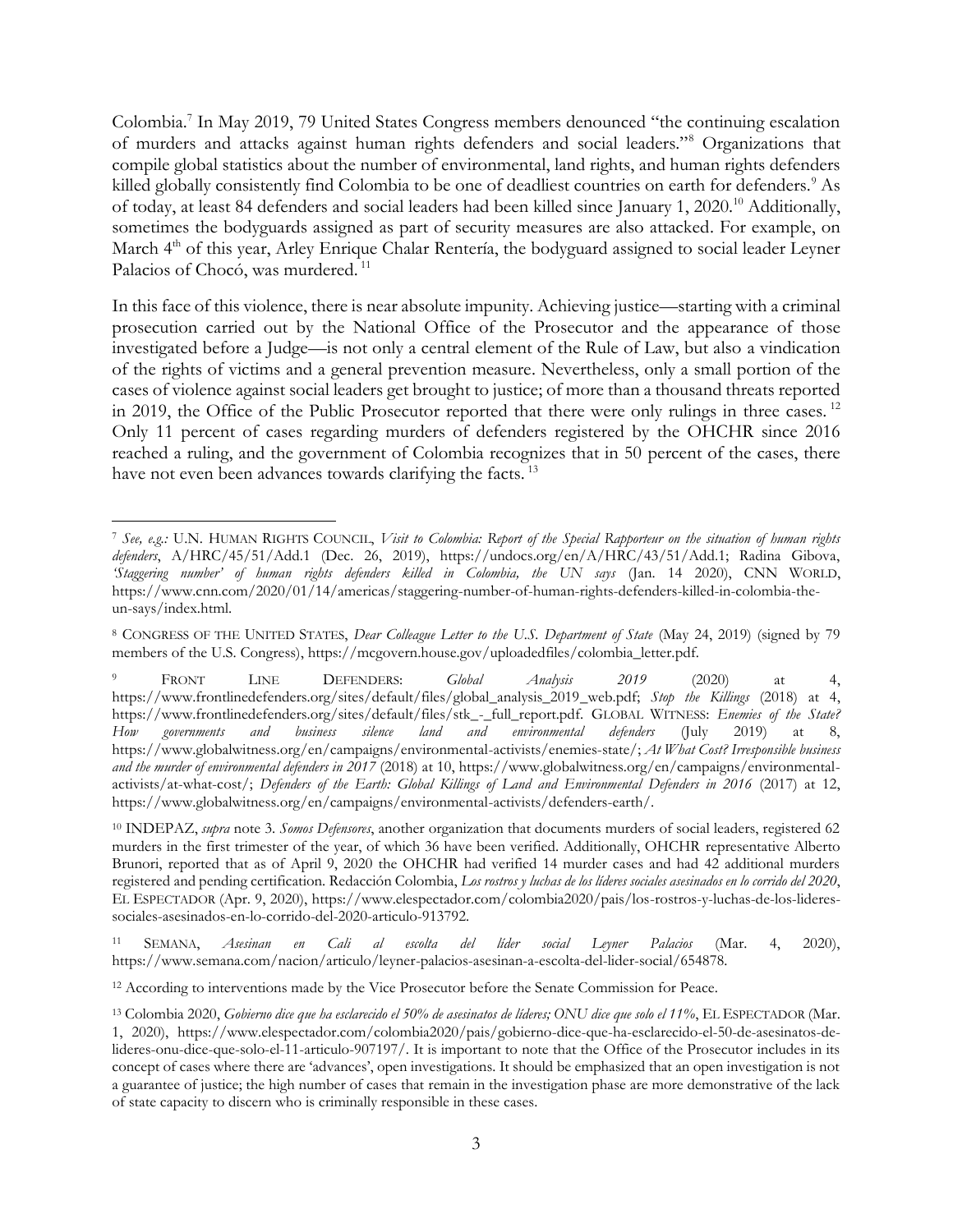#### **Recurring challenges are deepening in the context of the pandemic**

We are alarmed that the situation created by the COVID-19 pandemic has the potential to compound the lethal context that defenders, social leaders, journalists, and communities already faced. We have received information that indicates that the risks have worsened under the State of Emergency and obligatory social isolation, and that there have not been corresponding measures adopted to guarantee the life, integrity and security of this population.

<span id="page-3-0"></span>The protection of defenders and social leaders was already in crisis, as was recognized by the 45<sup>th</sup> Civil Court of the Bogotá Circuit on March 25, 2020, when it ruled that the State needed to take action to protect the rights of social leaders. That ruling recognized "a systemic failure of the State in its duty to protect social leaders." <sup>14</sup> Among these general problems raised by recipients are: (1) delays in the approval process for measures and the risk evaluations; (2) Measures that are inconsistent with the risk level; (3) Budget limitations and a lack of material support necessary to implement the measures.

#### **1) Challenges regarding the evaluation of applications, the collection and analysis of information, and risk evaluations.**

Additionally, well before the crisis, defenders reported delays in application review, information collection and analysis, and risk evaluations.

For example, the *Asociación Nacional de Afrocolombianos Desplazados* (AFRODES) reports that for several years they have attempted to reach an agreement regarding the implementation of collective security measures for Afro-descendent leaders and communities in six areas: Cali and Buenaventura (Valle del Cauca); Cartagena (Bolívar); Quibdó (Chocó) Tumaco (Nariño); and Soacha (Cundinamarca). Last year, UNP representatives traveled to these six territories and they reached agreements regarding the collective protection mechanisms for the leaders and communities. The plan was that those collective protection mechanisms would be presented to the to the Committees of Risk Evaluation and Recommendation of Measures (CERREM) in December of 2019 for risk evaluation, with the goal of beginning implementation in 2020. However, the proposals were not presented in December, and this year AFRODES has tried to communicate with the UNP officials that traveled to the territories to pick up the process, but it has been impossible to schedule a meeting with them. Today, the communities and their leaders remain unprotected in the face of serious risk and severe violence.

Although Decree 1066 of 2015 established an emergency procedure that would operate in cases where there is imminent risk, under which a case would not have to go through the CERREM and the Director of the Unit would be obligated to implement emergency measures while the rest of the process is under taken,<sup>15</sup> in practice the UNP goes through the ordinary procedure in every case, even where an emergency procedure is justified. Degree 2078 of 2017, which regulates collective protection measures, also contemplates the possibility of emergency collective measures in Article 2.4.1.5.4.<sup>16</sup>

 $\overline{a}$ <sup>14</sup> DEJUSTICIA, *Juzgado falla a favor de líderes sociales y ordena que se garantice el derecho a defender derechos humanos* (Apr. 3, 2020), https://www.dejusticia.org/juzgado-falla-a-favor-de-lideres-sociales-y-ordena-que-se-garantice-el-derecho-a-defenderderechos-humanos/; José Puentes, *El fallo que obliga al Estado a proteger a líderes sociales (haya o no haya coronavirus)*, PACIFISTA!, (Apr. 8, 2020), https://pacifista.tv/notas/el-fallo-que-obliga-al-estado-a-proteger-a-lideres-sociales-haya-o-no-hayacoronavirus/.

<sup>15</sup> Decree 1066 of 2015.

<sup>16</sup> Decree 2078 of 2017. This decree, along with Decree 4633 of 2011, constitute the legal framework for the implementation of collective measures for indigenous peoples.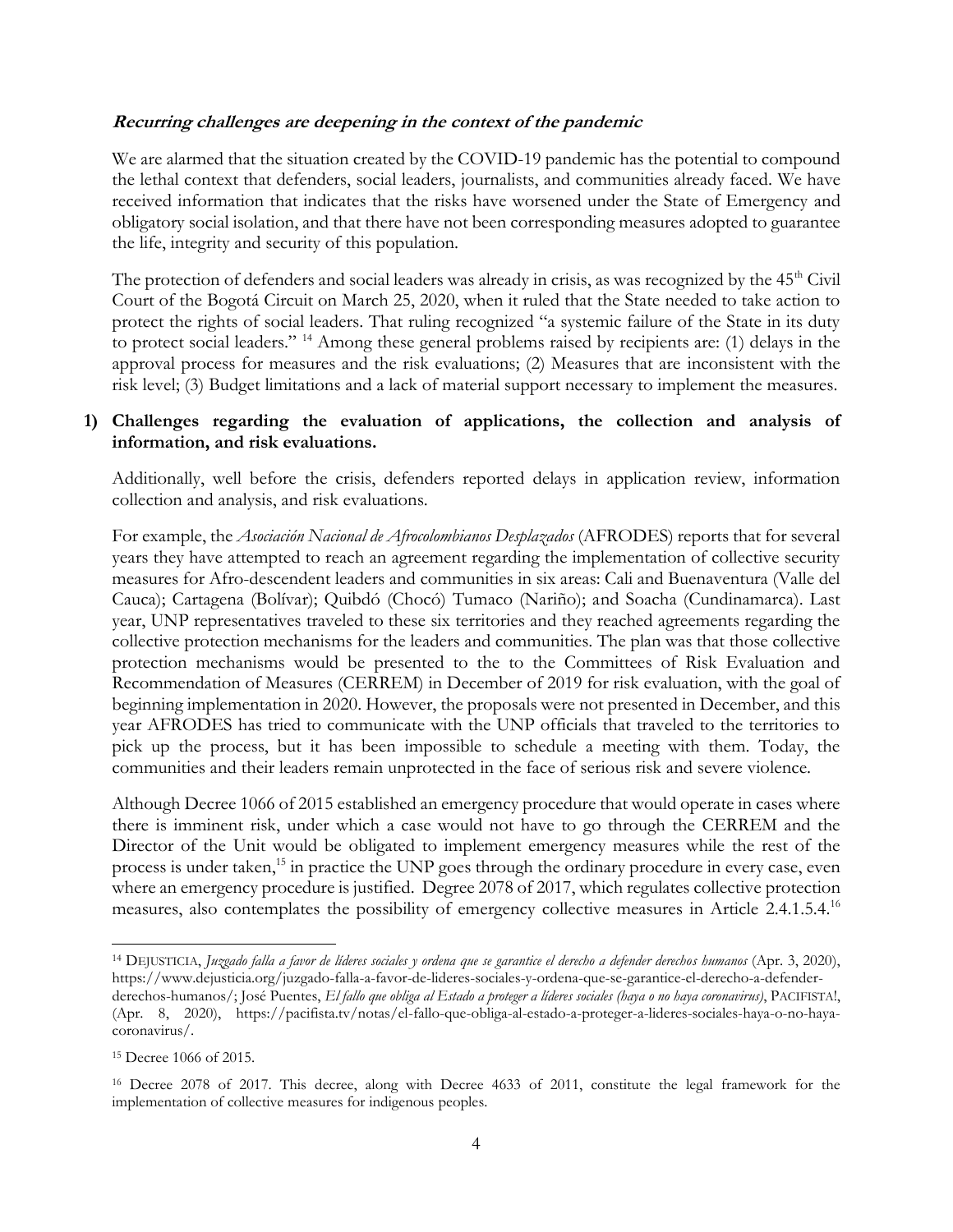Nevertheless, this emergency process has never been applied because it would not be overseen by the UNP but rather by the Ministry of the Interior.

Now, there are fears that these delays are going to get worse due to closures. As of March 19, 2020, at least some of the sessions of the Committees of Risk Evaluation and Recommendation of Measures (CERREM), the entity charged with evaluating applications and risk, have been suspended.<sup>17</sup> It also appears that some CERREM sessions have gone forward, but have done so without the presence of permanent invitees, such as the UN entities, the National Attorney General's Office, and the Ombudsman's Office. The absence of the invitees is very worrying, as they have a greater presence in the field and better knowledge of the cases.<sup>18</sup>

We recognize the need to develop adequate protocols, particularly considering reports in September 2019 that at least one UNP bureaucrat was leaking information to armed groups.<sup>19</sup> However, we also underscore the urgency of that the CERREM resume their activities, given that the commissions review an average of 150 cases every eight days, 70 percent of which have serious threats against them.

#### **2) Inconsistent Security Measures**

Despite the risk calcification given by the CERREM (ordinary, extraordinary, or imminent), in a large number of cases, the measures granted are not congruent with the risk. Such is the case, that today there are many leaders that have an extraordinary risk level, but only get a telephone and a bullet-proof vest. Such measures are in violation of the constitutional duty that UNP has to protect the lives and social integrity of the threatened leaders, given that in the territories, illegal armed groups use weapons that pass through even the best bullet-proof vest. It is common practice that leaders see their protection schemes gradually deescalated, as it were a political decision rather than an operational decision. It is necessary that the UNP establishes and maintains protection measures that are congruent with the risk level assessed by the CERREM, regardless of the financial burden those measures may require.

A recurring problem with the review of applications and risk evaluations is a lack of contact between the risk analyst and the petitioners. Adidtionally, the notification of the resolution of the application has nothing more than brief allusions to the reports underlying the CERREM's decision, but the reports themselves aren't accessible to the petitioners. When there is a lack of open communication in the evaluation process, the analysts cannot take advantage of the petitioner's knowledge of the zone of risk, and when there is a resolution, the applicants cannot exercise their rights to challenge the decision and to due process.

Additionally, security audits conducted before lockdown measures were initiated analyzed a risk scenario entirely different from the risk scenario presented by quarantine. Therefore, the measures put

 $\overline{\phantom{a}}$ 

<sup>17</sup> PACIFISTA. *La Unidad Nacional de Protección no se está reuniendo y eso es grave* (Apr. 2, 2020), https://pacifista.tv/notas/launidad-nacional-de-proteccion-no-se-esta-reuniendo-y-eso-es-grave/; FUNDACIÓN LA LIBERTAD DE PRENSA, *La FLIP exige que se reanuden las sesiones de CERREM* (Apr. 1, 2020), https://flip.org.co/index.php/es/informacion/pronunciamientos/item/2488-la-flip-exige-que-se-reanuden-las-sesionesdel-cerrem.

<sup>18</sup> *Id.*

<sup>19</sup> Redacción Judicial, *Funcionarios de la UNP estarían filtrando información sobre esquemas de seguridad*, EL ESPECTADOR (Sep. 23, 2020), https://www.elespectador.com/noticias/judicial/funcionarios-de-la-unp-estarian-filtrando-informacion-sobreesquemas-de-seguridad-articulo-882552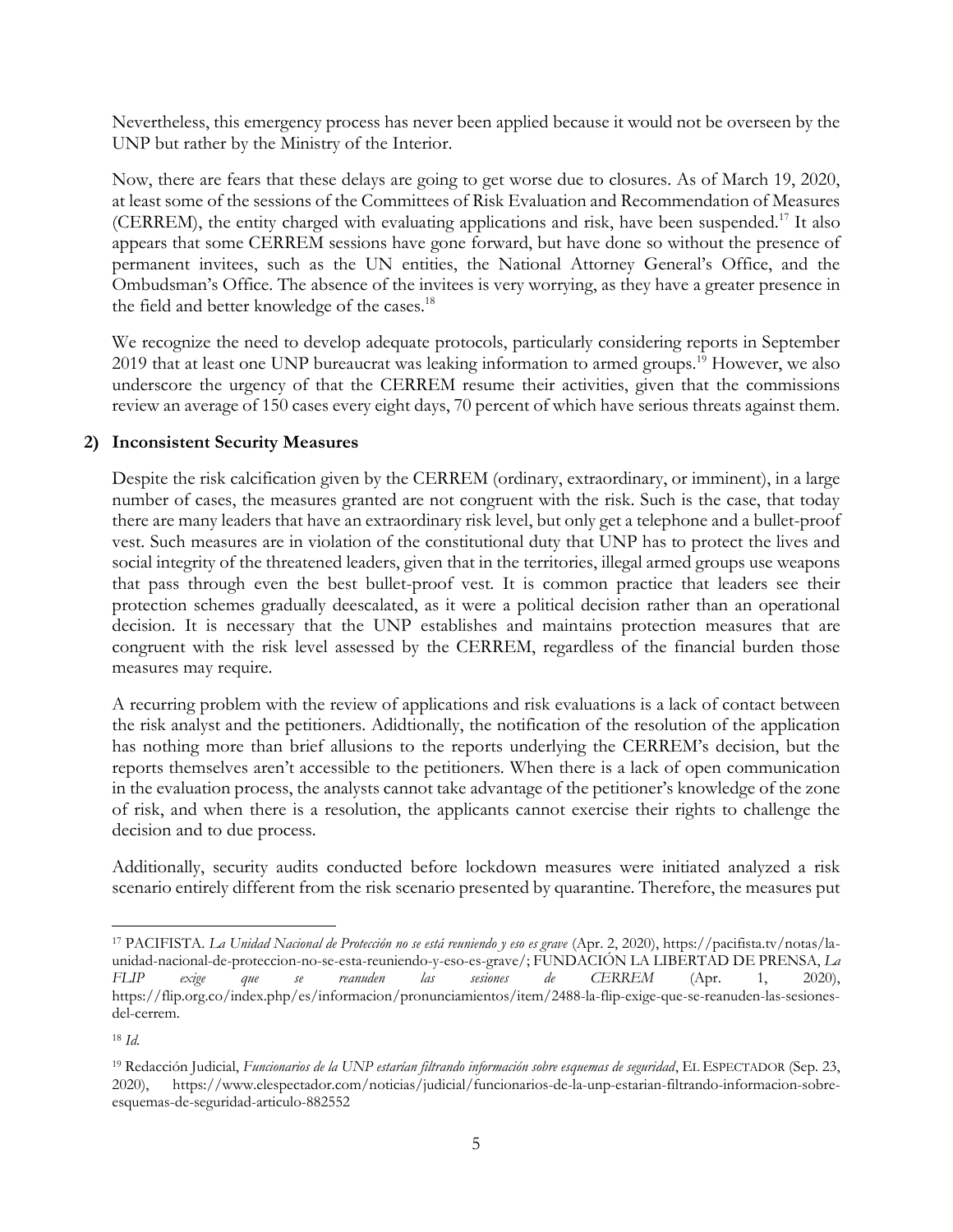into place do not necessarily reflect the needs of the present reality. For example, quarantine measures dictating that citizens can only leave in accordance with their national ID number impact defenders and social leaders differentially. An important security measure for those that live with high levels of risk is the ability to vary their movements. Now, defenders have no means of varying their movements, increasing their vulnerability to targeted attacks.

While defenders' and social leaders' movements are restricted as they respect the social isolation orders, armed groups continue to illegally mobilize to harass and attack them. These violent actors now know where defenders will be most of the time, as they are in their homes while they receive threats with messages such as "now is the time to take [them] out."<sup>20</sup> Ethnic communities from the Pacific region alerted President Iván Duque Márquez to a "sharpening of the physical violence" in the context of the pandemic, and explained ". . . the war, which unfortunately still has not ended, keeps on its course, it has not stopped and now there is an even greater lack of protection from the State."<sup>21</sup>

Social isolation measures also create particular challenges for displaced population. This applies for the large population that was already displaced before this health crisis, and also for those defenders and communities who will be displaced during this time due to threats and violence.<sup>22</sup>For example, social leaders displaced in mid-April in Cauca remained stuck in Popoyán, "without possibilities of return and without conditions to comply with preventative isolation."<sup>23</sup>

Finally, given the restrictions on the normal exercise of justice, and with the police focusing their energy on other matters, violent groups may feel even more empowered to carry out their attacks.<sup>24</sup>

## **3) Budget limitations and the lack of material support for implementing measures**

Defenders and communities with protection measures have reported long before this crisis that the UNP was not providing them with the material support that they required in accordance with their security schemes. There are serious budgetary limitations that impede that the protection schemes fulfill their function, the following can serve as examples: (i) the line item available for gasoline for vehicles has not been increased in over four years; (ii) bodyguards only have a right to three days of per diem expenses, which makes it impossible for them to accompany the beneficiaries; (iii) there are recurring problems with regards to the maintenance of vehicles assigned under protection schemes.<sup>25</sup>

 $\overline{\phantom{a}}$ <sup>20</sup> Parkin Daniels, *supra* note [3.](#page-1-0)

<sup>21</sup> MESA PERMANENTE DE CONCERTACIÓN DE LOS PUEBLOS INDÍGENAS DE CHOCÓ, COORDINACIÓN REGIONAL DEL PACÍFICO, Y COMISIÓN INTERÉTNICA DE LA VERDAD DEL PACÍFICO,*Carta abierta al Presidente Iván Duque Márquez: El Pacífico quiere vivir en paz* (Apr. 7, 2020), https://verdadpacifico.org/presidente-duque-el-pacifico-quiere-vivir-en-paz/.

<sup>22</sup> *See, e.g.*, EL TIEMPO, *Denuncian amenazas y desplazamientos en el Cauca* (Apr. 17, 2020), https://www.eltiempo.com/politica/amenazas-desplazamientos-y-hostigamientos-se-denuncian-en-cauca-485590.

<sup>23</sup> *Id*.

<sup>24</sup> *See, e.g*., Parkin Daniels, *supra* note [3.](#page-1-0)

<sup>&</sup>lt;sup>25</sup> According to the contracts that the UNP has with regards to vehicles assigned under security schemes, the contractors have the duty to maintain the vehicles. However, in practice, when there are problems, there are excessive delays in performing repairs. In many cases, vehicles simply are not repaired, which results in the beneficiary not having a car or mobilizing in a car that has a high risk of accidents. In general, the regional operators contracted by the UNP are a central obstacle to ensuring the safety of social leaders. In many cases, the regional operators block trusted bodyguards with a differential approach from being appointed, despite a UNP resolution that grants that benefit to the beneficiary; the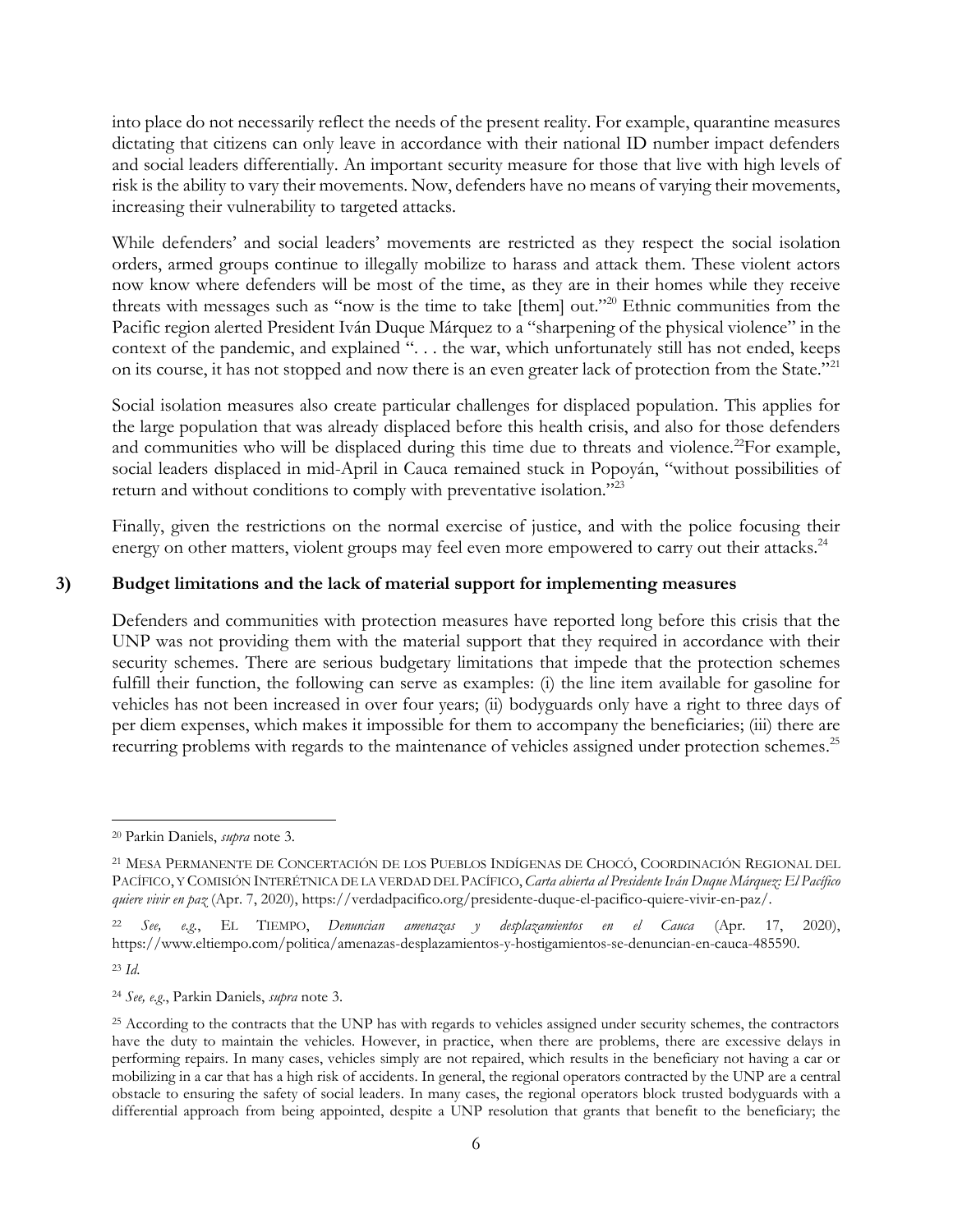We are extremely concerned by reports that the UNP has de-authorized the use of armored cars by beneficiaries who had cars authorized as part of their security scheme, and that money for gas is no longer being provided. These actions are illogical and dangerous, as individuals with protection schemes still may need to mobilize on days that they are authorized to leave their homes. What is more, if at any time they are attacked and need to escape, having access to a car can be the difference between life and death. These retractions are particularly concerning, given that information received by the signing organizations indicates that under the contracts the government has with the companies that provide armored cars, the government is still required to pay the rent for the cars during this period, even if they are not in use.<sup>26</sup>

Additionally, we have received reports that UNP-assigned body guards do not have access to PPE, which limits their mobility and puts them personally and the beneficiaries they accompany at greater risk, and has even led to many of them (with good cause) refusing to fulfill their role.

Related to the topic of resources, we also highlight with concern that with regards to collective measures, the OHCHR recently reported that only 0.22 percent of the UNP's budget is designated for collective protective schemes. <sup>27</sup>

# **Differential Impacts in Indigenous Communities 28**

 $\overline{\phantom{a}}$ 

The panorama of risk stemming from the COVID-19 pandemic in the territories of the Indigenous Peoples is very complex. The armed groups in many areas have reconfigured themselves following the partial exit of the Revolutionary Armed Forces of Colombia (FARC) and have decided to undertake their own controls under the guise of the pandemic, imposing their own limitations and restrictions on movement that are enforced with weapons and with threats against indigenous authorities and leaders. At the same time, the State has responded with a militarization of the territories that was not consulted. This has occurred for example in the border zone in the Department of Nariño, increasing the risk for the Awa Indigenous People, who never cease to be in the midst of a territorial dispute between the armed groups and the public forces.

The *National Organization for Indigenous Peoples* (ONIC) has "developed a national system of territorial monitoring of the COVID-19 virus in Indigenous territories" and "organized territorial controls with

contractors do everything they can to avoid it and instead they name someone they know, in an open act of nepotism and corruption. It has only been possible to challenge this via the presentation of a writ of constitutional protection (*tutela*).

<sup>&</sup>lt;sup>26</sup> These retractions are also concerning given that even during the State of Emergency, the State has continued to buy vehicles for the protection of public employees, but it does not authorize similar spending for the protection of social leaders. An example of this is that the Presidency recently updated all of the protection cars at its use, while the vehicles of protected persons are in deplorable conditions, and in many cases don't even work. *See:* Las 2Orillas, *Mindefensa le renueva la flota de blindadas a Duque en plena cuarentena* (Apr. 27 2020), https://www.las2orillas.co/duque-compracamionetas-por-9-000-millones-en-plena-cuarentena/. The UNP must distribute its resources in an optimal way, without political interference or corruption.

<sup>27</sup> U.N. HUMAN RIGHTS COUNCIL, *Situación de derechos humanos en Colombia 2019* (Feb. 26, 2020), at. 7, https://www.hchr.org.co/index.php/informes-y-documentos/informes-anuales/9136-informe-del-alto-comisionadode-las-naciones-unidas-para-los-derechos-humanos-sobre-la-situacion-de-derechos-humanos-en-colombia-durante-elano2019.

<sup>28</sup> The information in this section was contributed by the Human Rights Council of the *National Indigenous Organization of Colombia* (ONIC).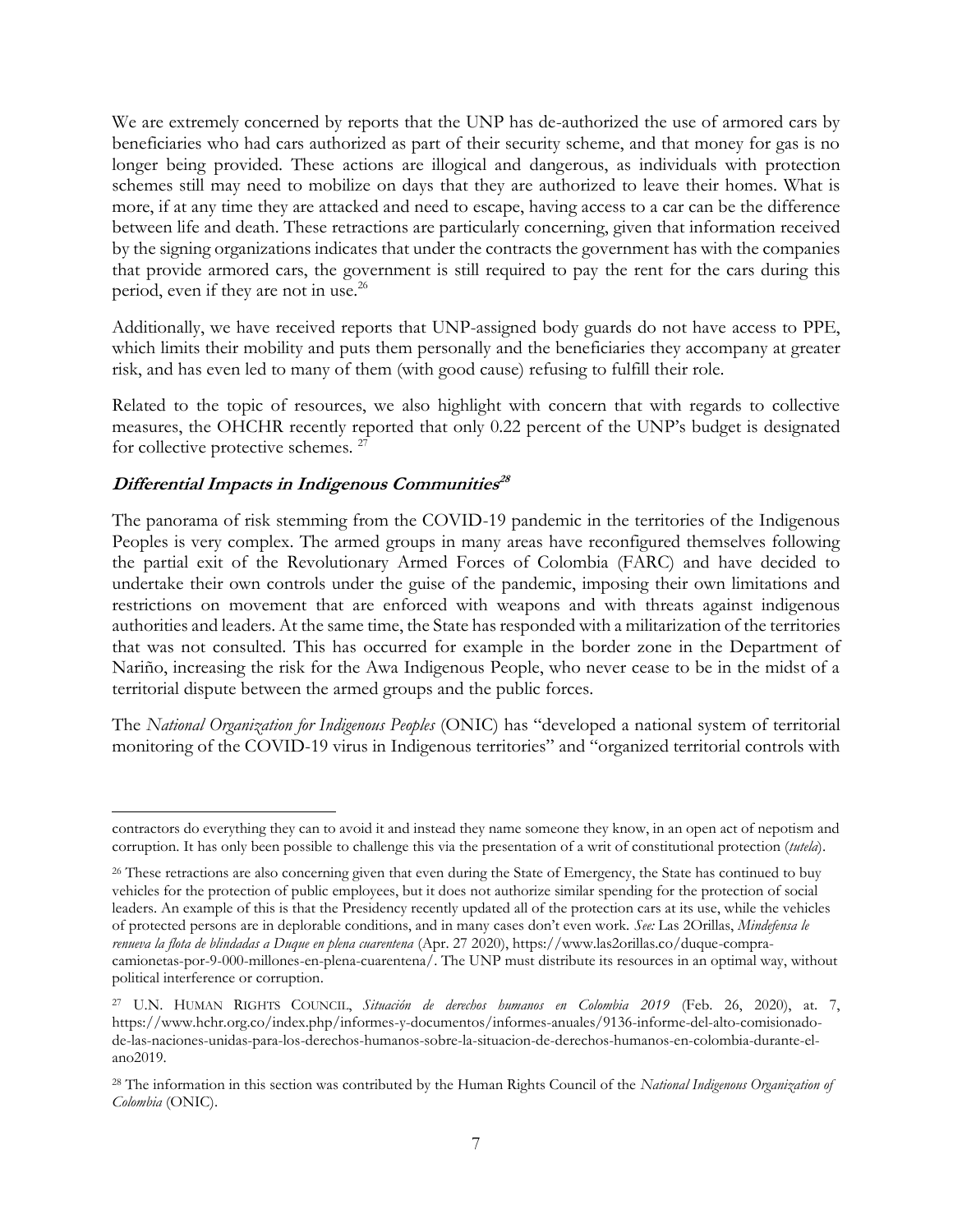<span id="page-7-0"></span>Indigenous guards to limit contagion in Indigenous areas."<sup>29</sup> In this exercise of territorial control in their reservations and settlements, in accordance with their collective rights, now the indigenous guards are faced with a dual risk: the risk of suffering violence at the hands of armed groups that continue to mobilize and that try to enforce their own means of restricting mobility, and the risk of contagion due to interaction with actors who are not from their community combined with the lack of personal protective equipment (PPE).

Additionally, instead of fulfilling humanitarian support needs to address the food crisis that many indigenous communities face in the context of the pandemic, the State has carried forth forced eradication of crops for illicit use in the territories, resulting in the murder of indigenous persons by the public forces, as recently occurred in Awa territory. In the context of social isolation as well as the implementation of the Final Peace Agreement, the forced eradication should be suspended.

Finally, regarding the impacts that have been suffered by Indigenous Peoples during the period of social isolation, the ONIC Human Rights Observatory, has identified the occurrence of murders, territorial impacts, collective threats, arbitrary detention, death due to the State's failure to act, and confinement, among others. The Embera Dóbida People have suffered the most episodes of violence (1,720), followed by the Embera Chamí people (7), Nasa (4), Wounaan (1), Amá (1), and Jiw (1), representing a total of 1,735 incidents of violence, across the Departments of Chocó, Valle del Cauca, Cauca, Caldas, Nariño y Meta as well as Bogotá.

Also, as is contemplated by Article 43 of Decree 4633 of 2011, the murders, attempted murders, and attacks perpetrated against indigenous leaders, and against the leaders of black, afrodescendent, *raizal*, and *palenquera* communities, have collective impacts, because the structure of Indigenous communities is rooted in the collective identity and interrelation of their members. Accordingly, losing a leader does damage to the whole political organizing structure of the community.

In the context of this complex risk panorama and its differential impacts, the Indigenous Peoples, in accordance with their fundamental right to Prior Consultation, have reached significant agreements that have not been fulfilled by the UNP. Multiple agreements have emphasized the necessity of incorporating a true ethnic indigenous perspective during all of the stages of the process before the UNP, which translated into the preparation of a Decree by the National Indigenous Organizations. The Organizations are waiting for the UNP to fulfill its obligations and implement the Decree of Protection for Indigenous Peoples.

This Decree contemplates the need for the Indigenous Communities to fortify their systems of selfprotection, such as the Indigenous Guard, and also recognizes the importance that the bodyguards currently assigned under security schemes be indigenous.<sup>30</sup> This differential ethnic approach is nonexistent with regards to the requirements for the nomination of bodyguards. The State has imposed requirements that do not align with the realities of indigenous communities, and which make it

 $\overline{\phantom{a}}$ <sup>29</sup> Gimena Sánchez-Garzoli, *COVID-19 and Human Rights in Colombia*, WOLA (Apr. 10, 2010), https://www.wola.org/2020/04/april-2020-colombia-urgent-action/. See also: https://www.onic.org.co/noticias.

<sup>30</sup> This is necessary for several reasons: (i) in many reservations, the entrance of non-indigenous persons is prohibited, which means that bodyguards have to stay in the county seat which may be far from the protected persons; (ii) nonindigenous persons are not familiar with the culture and Cosmovision of protected persons and communities, which in practice have led to actions causing harm; (iii) there have been cases where non-indigenous persons (put into their positions by the UNP or by regional governments) have filtered sensitive information about protected individuals and communities, thereby becoming another risk factor.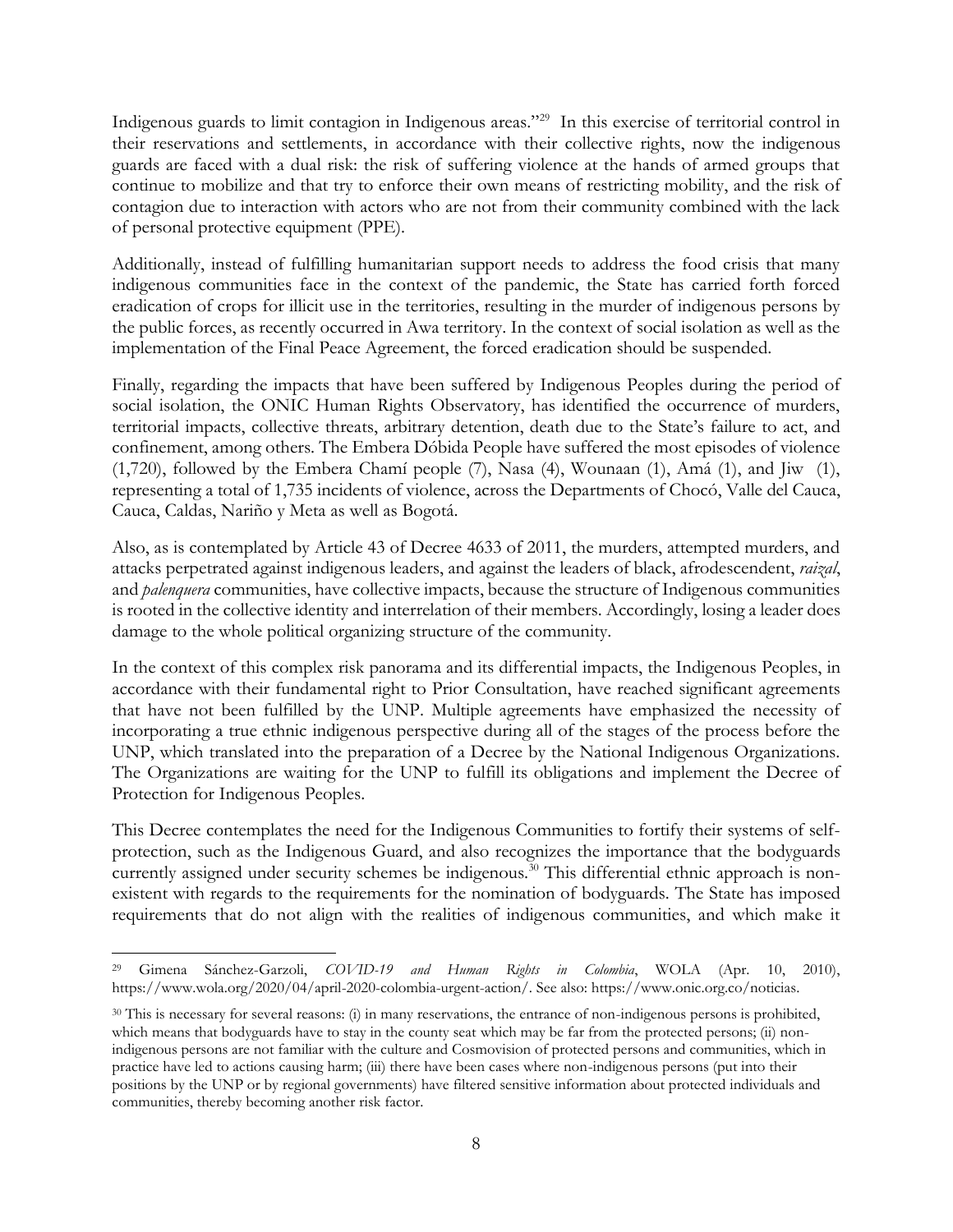impossible for indigenous leaders who are threatened to have indigenous and/or trusted bodyguards. But additionally, those few indigenous persons who can fulfill the requirements, are disqualified via processes which are not transparent and cannot be challenged.

### **Cases Requiring Urgent Action by the UNP**

A coalition composed of organizations among the signing organizations wish to highlight certain cases that need immediate action from the UNP in order to protect the lives of social leaders and defenders.<sup>31</sup> These 36 cases represent a diverse range of defenders and social leaders in 14 Departments of Colombia. Many of them already have assigned protection schemes, while the others have requested protection schemes. Accordingly, they have previously provided the UNP with information about their cases on their own behalf. It is important to emphasize that these cases are representative, not exceptional: they represent the situation of many social leaders, defenders, journalists, and communities defending their territory throughout Colombia who are in need of urgent action on the part of the UNP. More detailed information on these cases, including the full information for those cases that prefer to remain anonymous in this public letter for security reasons, are presented in the Confidential Appendix, which will be presented separately.<sup>32</sup> The cases are as follows:

|   | Name                            | Department | <b>Population Group</b>                                  |
|---|---------------------------------|------------|----------------------------------------------------------|
|   | Julio Rengifo                   | Antioquia  | Human rights defender                                    |
| 2 | Jesús Elean Quintero            | Antioquia  | Human rights defender                                    |
| 3 | Juan Camilo Toben Olarte        | Antioquia  | Human rights defender                                    |
| 4 | Eder Naráez                     | Antioquia  | Journalist                                               |
| 5 | Sara Yaneth Fernández<br>Moreno | Antioquia  | Professor, Secretary of the<br>Association of Professors |

 $\overline{\phantom{a}}$ <sup>31</sup> These cases were identified by a coalition of organizations from within the signing organizations, including: *EarthRights International*, *Fundación Comité de Solidaridad con los Presos Políticos*, *Corporación Jurídica Libertad*, *Comunidad de Juristas Akubadaura*, *Comisión Intereclesial de Justicia y Paz*, *Fundación Forjando Futuros*, *Somos Defensores*, *Front Line Defenders*, *The Committee to Protect Journalists*, *Washington Office on Latin America, Colectivo de Abogados José Alvear Restrpo, Corporación Sociojurídico Orlando Fals Borda, Amnesty International, AFRODES, Corporación Claretiana Normán Peréz Bella, Corporación Jurídica Yira Castro, Corporación Regional Yariguies CRY-GEAM, Corporación San Silvestre Green,* and *Guardianes Espejo del Agua*. Note that the presentation of cases by an organization does not necessarily mean that the organization represents the case before the UNP, as they may work with the case in other instances. The UNP should contact beneficiaries and their representatives before the UNP directly to discuss the particulars of their case.

<sup>&</sup>lt;sup>32</sup> The Appendix will be presented confidentially to the UNP. It will also be presented confidentially to the Colombian Office of the Ombudsman, the Colombian Office of the Attorney General, the Inter-American Commission (IACHR), the United Nations High Commissioner for Refugees (UNHCR), the Office of the High Commissioner for Human Rights (OHCHR), selected embassies, and the E.U. Mission.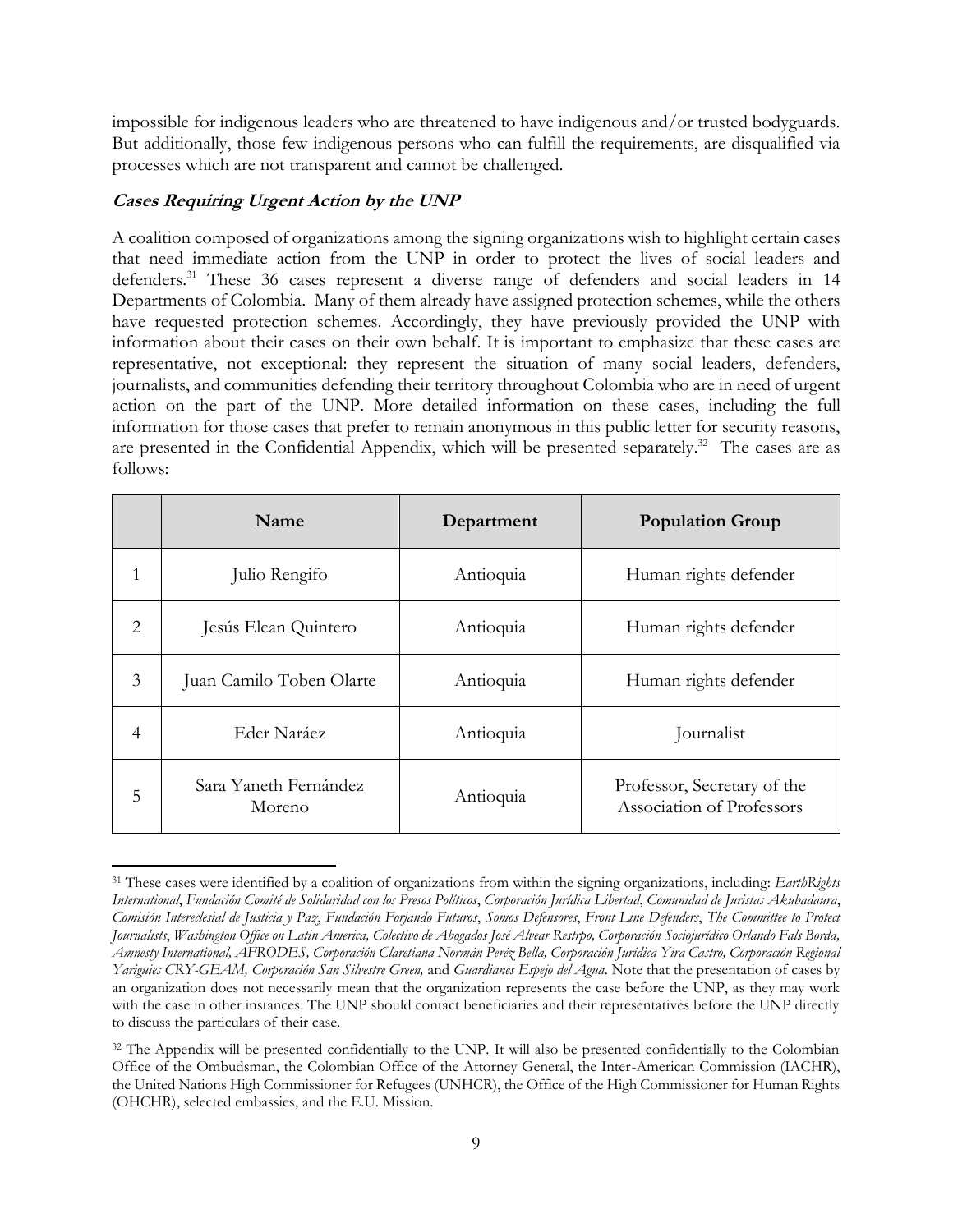|    |                                                                           |                                                              | (Asopruedam), human rights and<br>victims defender                                               |
|----|---------------------------------------------------------------------------|--------------------------------------------------------------|--------------------------------------------------------------------------------------------------|
| 6  | Fundación Forjando Futuros                                                | Antioquia                                                    | Human rights organization<br>specialized in land rights and<br>land restitution                  |
| 7  | Gerardo Vega Medina                                                       | Antioquia                                                    | Human rights defender<br>specialized in land rights and<br>land restitution                      |
| 8  | Nora Isabel Saldarriaga                                                   | Antioquia                                                    | Human rights defender<br>specialized in land rights and<br>land restitution                      |
| 9  | Jhon Edison Restrepo<br>Londoño                                           | Antioquia                                                    | LGBTI defender                                                                                   |
| 10 | Leslie Ester Orozco Fonseca                                               | Atlántico                                                    | Human rights defender, women's<br>rights and victim's rights                                     |
| 11 | Displaced afro-descendent<br>communities represented by<br><b>AFRODES</b> | Bolívar, Chocó,<br>Cundinamarca, Nariño<br>y Valle del Cauca | Displaced afro-descendent<br>communities in defense of their<br>collective and individual rights |
| 12 | Resguardo indígena<br>Cañamomo Lomaprieta                                 | Caldas                                                       | Indigenous community in<br>defense of its territory and<br>collective rights                     |
| 13 | Elvia Cristina Jiménez García                                             | Cesar                                                        | Human rights and environmental<br>defender                                                       |
| 14 | Resguardo Indígena Pichimá<br>Quebrada                                    | Chocó                                                        | Indigenous community in<br>defense of its territory and<br>collective rights                     |
| 15 | Anónimo                                                                   | Chocó                                                        | Human rights and environmental<br>defender and social leader                                     |
| 16 | Anónimo                                                                   | Chocó                                                        | Human rights and environmental<br>defender and social leader                                     |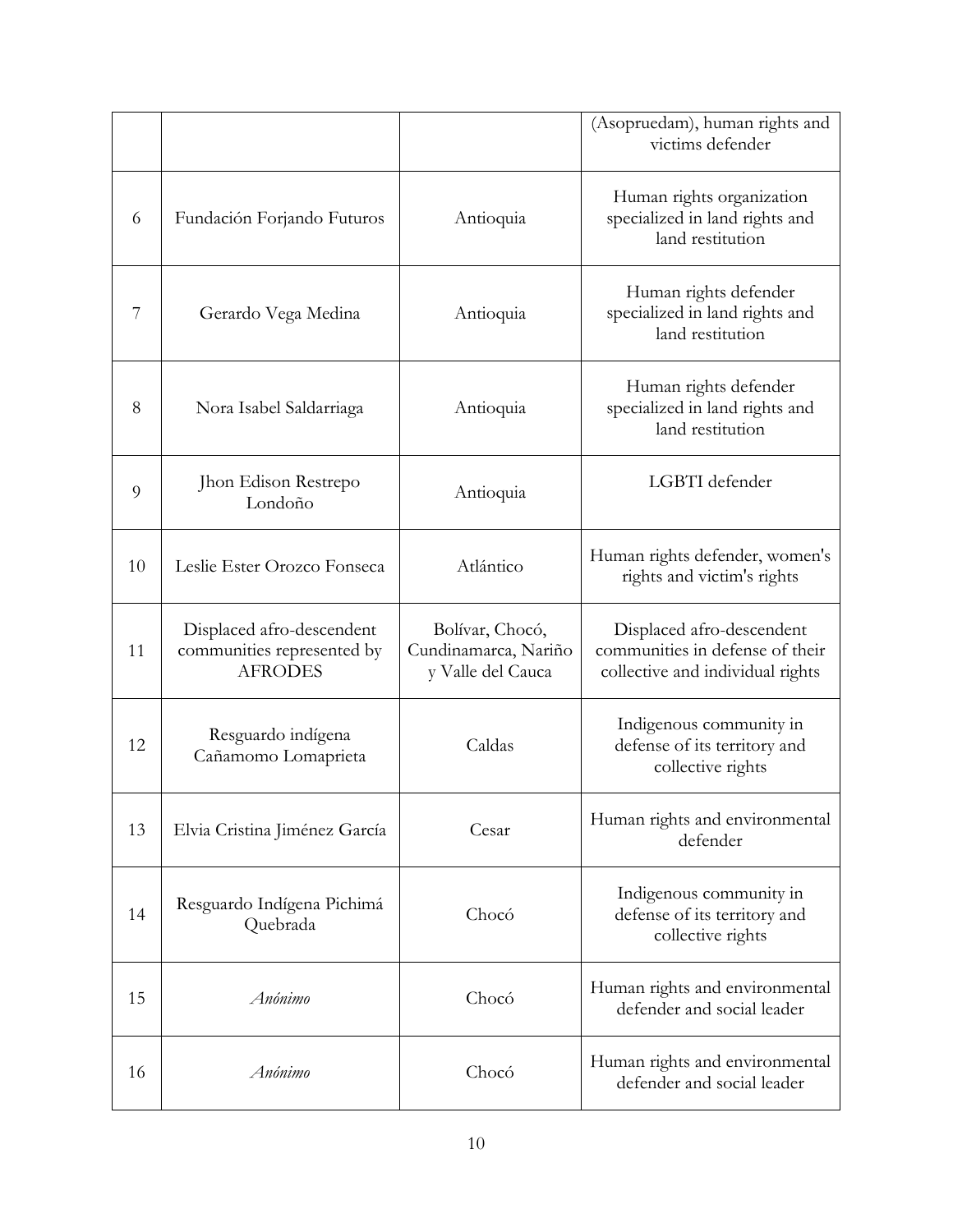| 17 | Julián Martínez                   | Cundinamarca | Journalist                                                                      |
|----|-----------------------------------|--------------|---------------------------------------------------------------------------------|
| 18 | Dalia del Carmen Molina           | Guajira      | Human rights and environmental<br>defender                                      |
| 19 | Vielca Rosalis Viecco Villar      | Guajira      | Human rights and land<br>restitution defender                                   |
| 20 | Samuel Segundo Arregoces<br>Pérez | Guajira      | Human rights and environmental<br>defender and Afro-descendent<br>social leader |
| 21 | Luz Day García Unda and<br>others | Meta         | Campesina defender and land<br>claimant                                         |
| 22 | Anónima                           | Meta         | Campesina defender and land<br>claimant                                         |
| 23 | Anónimo                           | Meta         | Campesino leader and President of<br>Community Action Board                     |
| 24 | Anónimo                           | Meta         | Indigenous community in<br>defense of its territory and<br>collective rights    |
| 25 | Anónimo                           | Nariño       | Afro-descendent social leader                                                   |
| 26 | Winston Jairo Salas Ortiz         | Nariño       | Afro-descendent social leader                                                   |
| 27 | Jani Silva                        | Putumayo     | Human rights and environmental<br>defender, Campesina social leader             |
| 28 | Leonardo Granados                 | Santander    | Human rights and environmental<br>defender                                      |
| 29 | Luis González                     | Santander    | Human rights and environmental<br>defender and social leader                    |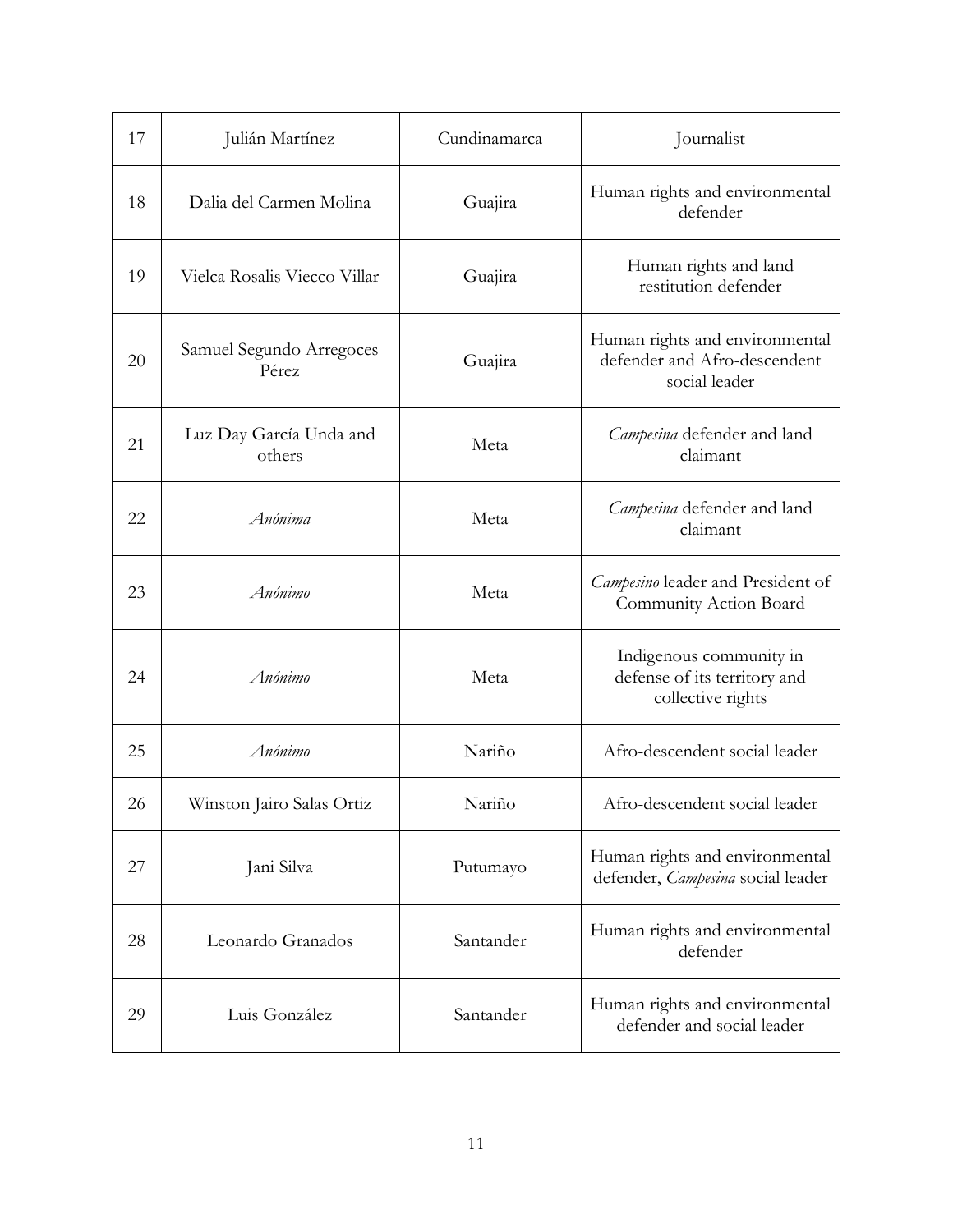| 30 | Ingrid Vergara                                     | Sucre           | Human rights and victims<br>defender, Social Leader                          |
|----|----------------------------------------------------|-----------------|------------------------------------------------------------------------------|
| 31 | José Milciades Sánchez Ortiz                       | Valle del Cauca | Union leader                                                                 |
| 32 | Cabeceras Community<br>Council                     | Valle del Cauca | Black community in defense of<br>its territories and collective rights       |
| 33 | Unión Agua Clave Indigenous<br>Reservation         | Valle del Cauca | Indigenous community in<br>defense of its territory and<br>collective rights |
| 34 | Santa Rosa de Guayacán<br>Humanitarian Reservation | Valle del Cauca | Indigenous community in<br>defense of its territory and<br>collective rights |
| 35 | Danelly Estupinan                                  | Valle del Cauca | Afro-descendent social leader                                                |
| 36 | Darnelly Rodríguez Ordoñez                         | Valle del Cauca | Campesina social leader and<br>human rights and peace defender               |

#### **Obligations of the Colombian State**

 $\overline{\phantom{a}}$ 

The Colombian government has a legal obligation to protect the rights and safety of defenders, social leaders, journalists, and communities advocating for their own rights.<sup>33</sup> The Colombian government also has additional and distinct obligations regarding the rights of ethnic communities and their members and the rights of women defenders and social leaders.<sup>34</sup>

We remind the UNP that on March 28, 2020, the National Attorney General "urged the National Protection Unit – UNP – to adopt the necessary measures to guarantee the lives of social leaders, despite current eventualities that the country faces due to the expansion of COVID-19." <sup>35</sup> We also

<sup>33</sup> *See, e.g.*, Articles 1, 7, 8, 10, 13, 17-18, 20, 23, 33, 37-40, 43, 63, 70, 96, 171, 176, 246, 287, and 328-330 of the Colombian Political Constitution; Decree 4065 of 2011 (creating the UNP); Decree 4912 of 2011, modified by Decree 1225 of 2012; Decree No. 2124 of 2017; Apartadó Covenant for the Life and Protection of Social Leaders and Human Rights Defenders; Declaration on the Right and Responsibility of Individuals, Groups and Organs of Society to Promote and Protect Universally Recognized Human Rights and Fundamental Freedoms (Adopted by General Assembly resolution 53/144 of 9 December 1998); *For more information, see* U.N. HUMAN RIGHTS COUNCIL, *supra* note [7](#page-2-0) at 3—5.

<sup>34</sup> Decreto 1314 de 2016; Declaración de Naciones Unidas sobre los Derechos de los Pueblos Indígenas; Organización Internacional del Trabajo (OIT) Convenio sobre pueblos indígenas y tribales (No. 169), 1989. *For more information, see* U.N. HUMAN RIGHTS COUNCIL, *supra* note [7](#page-2-0) at 3—5.

<sup>35</sup> OFFICE OF THE NATIONAL ATTORNEY GENERAL, *Boletín 195: Procuraduría insta a la UNP a garantizar la vida de los líderes sociales en la actual contingencia por el covid-19* (Mar. 28, 2020), https://www.procuraduria.gov.co/portal/covid-19\_- Procuraduria\_insta\_a\_la\_UNP\_a\_garantizar\_la\_vida\_de\_los\_l\_deres\_sociales\_ante\_emergencia\_sanitaria.news.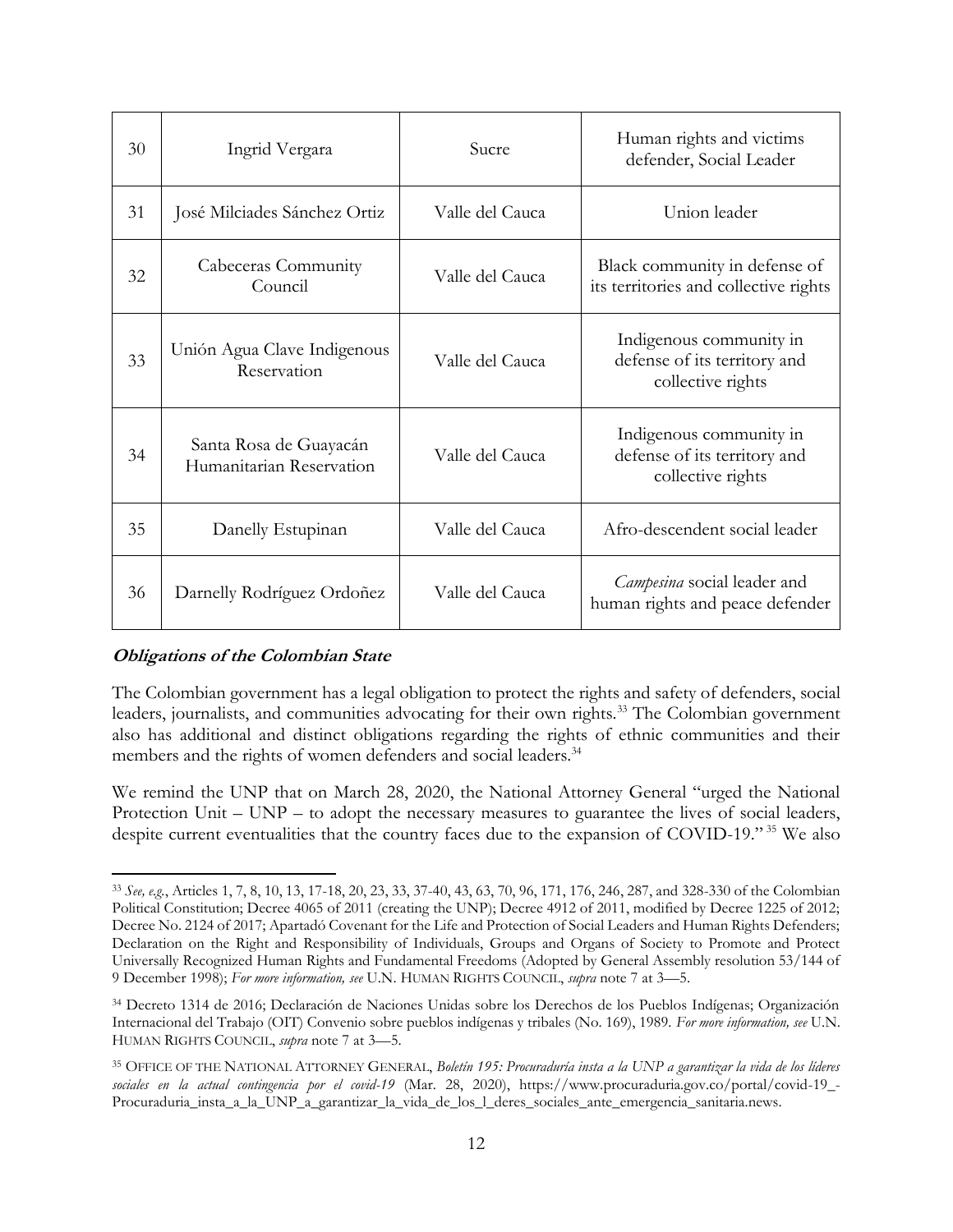remind the UNP that the 45<sup>th</sup> Civil Court of the Bogotá Circuit, in its ruling on March 25, 2020 "emphasized that the fundamental rights of human rights defenders cannot be suspended at any time, and this includes during States of Emergency." <sup>36</sup>

<span id="page-12-0"></span>Additionally, Inter-American Commission on Human Rights reminds States that emergency measures must "adhere to unconditional observance of inter-American and international standards on human rights, which are universal, interdependent, indivisible and cross-cutting."<sup>37</sup> Specifically, States cannot suspend 'non-revocable' rights<sup>38</sup> and must "adopt an intersectional human rights approach in all of their government strategies, policies and measures to deal with the COVID-19 pandemic and its consequences."<sup>39</sup> The IACHR also emphasizes that States must consider the differential ways the pandemic affects "particularly vulnerable groups", among them "women, indigenous peoples . . . LGBTI people, people of African descent . . . human rights defenders [and] social leaders."<sup>40</sup> The Commission also emphasized that affirmative measures must be taken to protect certain groups, including human rights defenders covering the pandemic.<sup>41</sup>

#### **Petitions to the UNP**

In light of the urgency of this situation, we call on the Colombian State to take specific precautions to protect defenders in the context of the COVID-19 pandemic and corresponding obligatory social isolation measures. We also reiterate and support the calls for specific protections that have been presented previously to the UNP by the beneficiaries included in this letter and their advocates before the UNP. We express our solidarity with and support of the ethnic communities that have communicated to the Colombian government their needs in the context of this pandemic.<sup>42</sup> We add our voices to those of other civil society organizations that have called on the government of Colombia to comply with these obligations.<sup>43</sup> We urge the UNP and all other entities of the Colombian

 $\overline{\phantom{a}}$ 

<sup>38</sup> Including, among others: right to life, the right to personal integrity and the prohibition against torture and cruel, inhumane, or degrading treatment. IACHR Statement, *supra* note [37](#page-12-0)

<sup>39</sup> IACHR Resolution 1/2020, *supra* note [37](#page-12-0) at 7.

<sup>40</sup> IACHR Resolution 1/2020, *supra* note [37](#page-12-0) at 6; IACHR Statement, *supra* note [37.](#page-12-0)

<sup>41</sup> IACHR Resolution 1/2020, *supra* note [37](#page-12-0) at 6, 11.

<sup>36</sup> DEJUSTICIA, *supra* nota [14.](#page-3-0)

<sup>37</sup> INTER-AMERICAN COMMISSION ON HUMAN RIGHTS, *Resolution 1/2020: Pandemic and Human rights in the Americas* (Apr. 10, 2020) at 7, http://www.oas.org/en/iachr/decisions/pdf/Resolution-1-20-en.pdf. *See also*, IACHR, *Press Release 076/20: CIDH llama a los Estados de la OEA a asegurar que las medidas de excepción adoptadas para hacer frente la pandemia COVID-19 sean compatibles con sus obligaciones internacionales* (Apr. 17, 2020), http://www.oas.org/es/cidh/prensa/comunicados/2020/076.asp.

<sup>42</sup> *See* ETHNIC COMMISSION FOR PEACE AND THE DEFENCE OF TERRITORIAL RIGHTS, *Letter to President Duque Ref.: Rights of Ethnic Peoples in the Context of the Current Pandemic/Application for assistance from Cuba* (Mar. 30, 2020), https://colombiapeace.org/wp-content/uploads/2020/04/TRANSLATED-Carta-001-A-Presidente-Ivan-Duque-de-Comision-Etnica-frente-a-Pandemia-30-03-2020.pdf; CHOCÓ INTER-ETHNIC SOLIDARITY FORUM (FISCH), *In the Midst of the COVID-19 Pandemic, Chocó insists on a Negotiated Exit to the Armed Conflict* (Mar. 31, 2020), https://colombiapeace.org/wp-content/uploads/2020/04/In-The-Midst-Of-The-Covid-19-Pandemic-Chocó-Insists-On-A-Negotiated-Exit-To-The-Armed-Conflict-1.pdf; MESA PERMANENTE DE CONCERTACIÓN DE LOS PUEBLOS INDÍGENAS DE CHOCÓ, COORDINACIÓN REGIONAL DEL PACÍFICO, Y COMISIÓN INTERÉTNICA DE LA VERDAD DEL PACÍFICO, *Carta abierta al Presidente Iván Duque Márquez: El Pacífico quiere vivir en paz* (Apr. 7, 2020), https://verdadpacifico.org/presidente-duque-el-pacifico-quiere-vivir-en-paz/. *See also,* Sánchez-Garzoli *supra* not[e 29.](#page-7-0)

<sup>43</sup> AFP, *Organizaciones de DD.HH. piden al gobierno proteger a líderes sociales durante la pandemia,* EL ESPECTADOR (Mar. 26, 2020), https://www.elespectador.com/noticias/nacional/organizaciones-de-ddhh-piden-al-gobierno-proteger-lideres-sociales-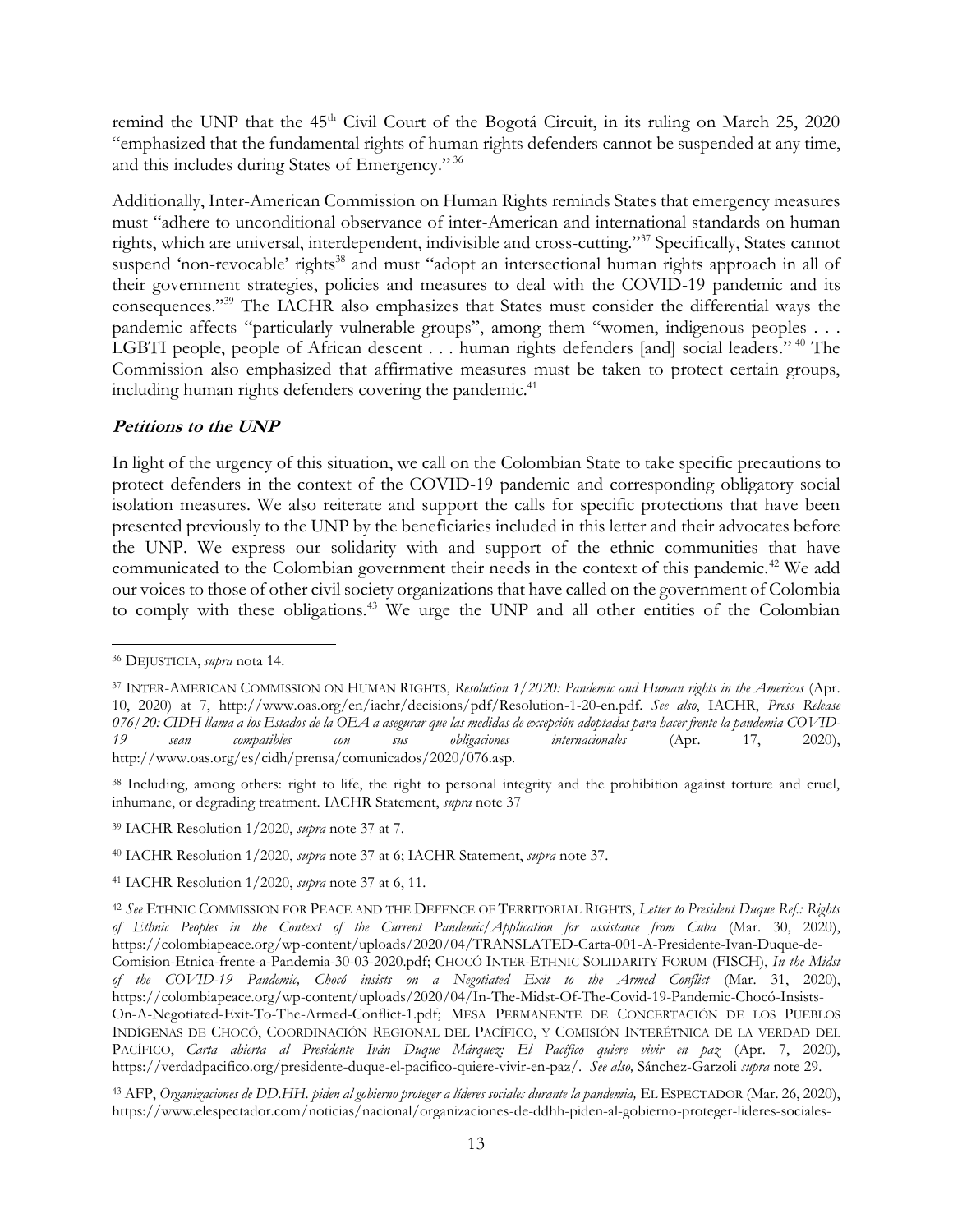government charged with guaranteeing the life, integrity, and security of defenders, social leaders, journalists, and communities:

- Ensure that all active protection schemes are implemented in accordance with the requests of the beneficiaries, regardless of measures taken to prevent the spread of COVID-19. Respect and comply with precautionary measures issued by the IACHR and/or by land restitution judges. Establish protection measures that are congruent with the risk as determined by the CERREM, regardless of their cost.
- Adequately account for the context of the pandemic and obligatory social isolation measures at every stage of the UNP process. Develop and apply a systematized approach to reevaluating the needs of existing protection schemes to account for the changing panorama of risk during the COVID-19 state of emergency. Maintain open lines of communication with the beneficiaries and their representatives before the UNP and/or IACHR.
- Urgently mandate protocols that allow the members of the Committees for the Risk Evaluation and Recommendation of Measures (CERREM) to resume their activities as soon as possible. To the extent that the CERREM are going to conduct virtual or alternative meeting formats, ensure that the technology utilized is adequate to protect the privacy of applicants and beneficiaries. Additionally, offer applicants and beneficiaries the option of proceeding with meetings under alternative and/or virtual protocols, or waiting until the situation is normalized and the CERREM can resume its habitual protocols. Mandate protocols that allow the CERREM to convene rapidly in emergency situations; immediate action is essential given the nature of their responsibilities.
- Request that the appropriate government entities authorize protocols that create the necessary conditions, grant the necessary permissions, and facilitate the ability of civilian state agencies including the Ombudsman's Office, as well as staff of the Office of the High Commissioner for Human Rights, can travel to the territories to undertake essential tasks such as verification missions, especially in situations of emergency.
- Review all applications for protection schemes received and conduct the processes of risk evaluation and adoption of security measures in a timely and adequate fashion, despite quarantine. These duties must be considered essential and must continue despite quarantine and work limitations. We also emphasize the importance that the *National Committee on Security Guarantees* and the *Inter-sectoral Commission for Rapid Response to Early Alerts* continue to exercise their activities in the context of the State of Emergency.
- Administer all material support required under active protection schemes.
	- Maintain postings of assigned bodyguards during quarantine, with obligatory security and health measures. Cover not only their salaries but all the daily expenses necessary to fulfill their functions under this new context; as the case of Arley Enrique Calar Rentería demonstrates, bodyguards also run risks in their work defending defenders and social leaders. Under no circumstance should bodyguards be sanctioned by the State, under the guise of the State of Emergency, for complying with their duties as authorized under a security scheme.

 $\overline{\phantom{a}}$ durante-la-pandemia-articulo-911418; Amnistía Internacional (Apr. 17, 2020), https://twitter.com/amnistiaespana/status/1251072630586773504.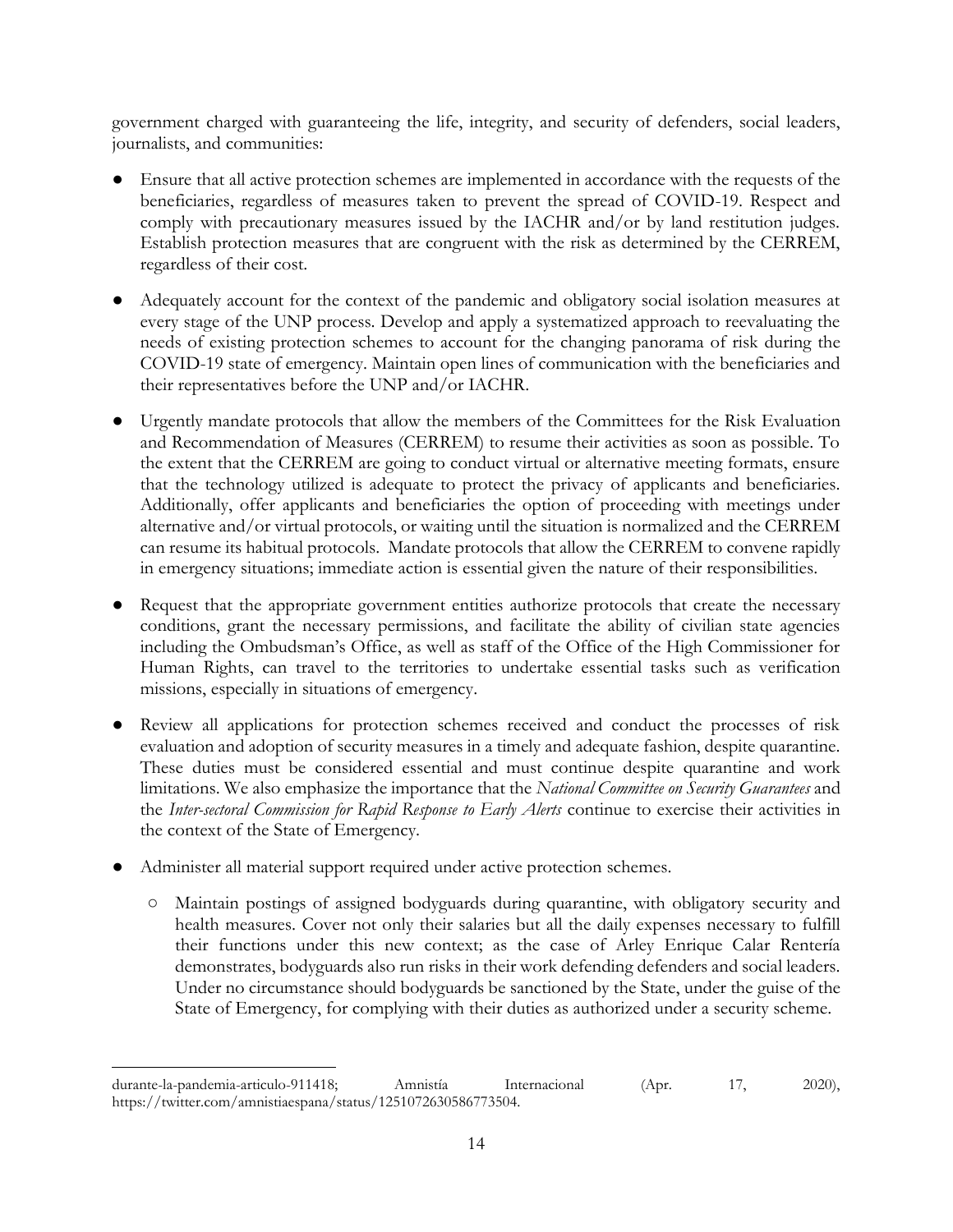- For at-risk populations in the territories, administer the necessary material such that they can have guaranteed communication. For example, cellular phones with minutes and with signals in the places where the population is located, the availability of 'Vive Digital' posts, radio communication networks, or similar resources.
- Guarantee appropriate Personal Protective Equipment (PPE) for the members of the indigenous and Cimarron guard who are currently undertaking territory control activities in the context of the State of Emergency, as well as for UNP-assigned body guards. This equipment includes: face masks, gloves, and alcohol-based hand sanitizer, as well as thermometers to monitor temperature.
- Maintain the assignments of cars despite the measures of obligatory social isolation.
- Regarding the monthly quota allotted for gas that is assigned with security schemes, any amount that is not spent in its totality due to reduction in movements resulting from the restrictions, should roll over and accumulate in the quota for the next month for each scheme, given that, after the obligatory social isolation ends, activities will increase and this will allow help the beneficiaries to return to fulfilling their functions.
- Respect and comply with collective protection mechanisms in equal conditions to individual protection mechanisms. Comply with Decree 2078 of 2017 regulating the 'Route for Collective Protection.' Regarding the implementation of collective protection measures, give special recognition to self-protection strategies developed by ethnic and *Campesino* communities, prioritizing their capacities and strategies.
- With regards to collective mechanisms granted to ethnic communities—including indigenous, black, afro-descendant, *raizal*, and *palenquero* communities—consult and coordinate with ethnic authorities in both rural and urban settings to develop and implement measures to protect the community in the context of the pandemic.
- In cases of collective measures granted to indigenous communities and/or measures granted to indigenous leaders, including members of the indigenous guards, consider the additional risk that arises from exercising territorial control in the current context of State of Emergency and pandemic. Consult with community authorities, indigenous guards, and/or the organizations that represent them, and arrange such additional measures as may be necessary to guarantee their protection and/or security in the exercise of territorial control in the context of the pandemic.
- In accordance with IACHR Resolution 1/2020, request on behalf of the UNP that the relevant government institutions: "*Refrain from restricting the work and movement of journalists and human rights defenders, who perform a key function during a public health emergency by reporting on and monitoring the actions of the State . . . Ensure that human rights defenders are able to perform their defense and information work during the pandemic. Refrain from going after or detaining human rights defenders on account of the oversight they provide of the State's actions regarding the pandemic and possible violations of fundamental rights; this includes not bringing civil or criminal actions against them because of their opinions, not detaining them on the basis of overly broad or*  ambiguous criminal charges, and not exposing them to the risk of being attacked, in person or online."<sup>44</sup>

 $\overline{\phantom{a}}$ <sup>44</sup> IACHR Resolution 1/2020, *supra* note [37](#page-12-0) at 11-12.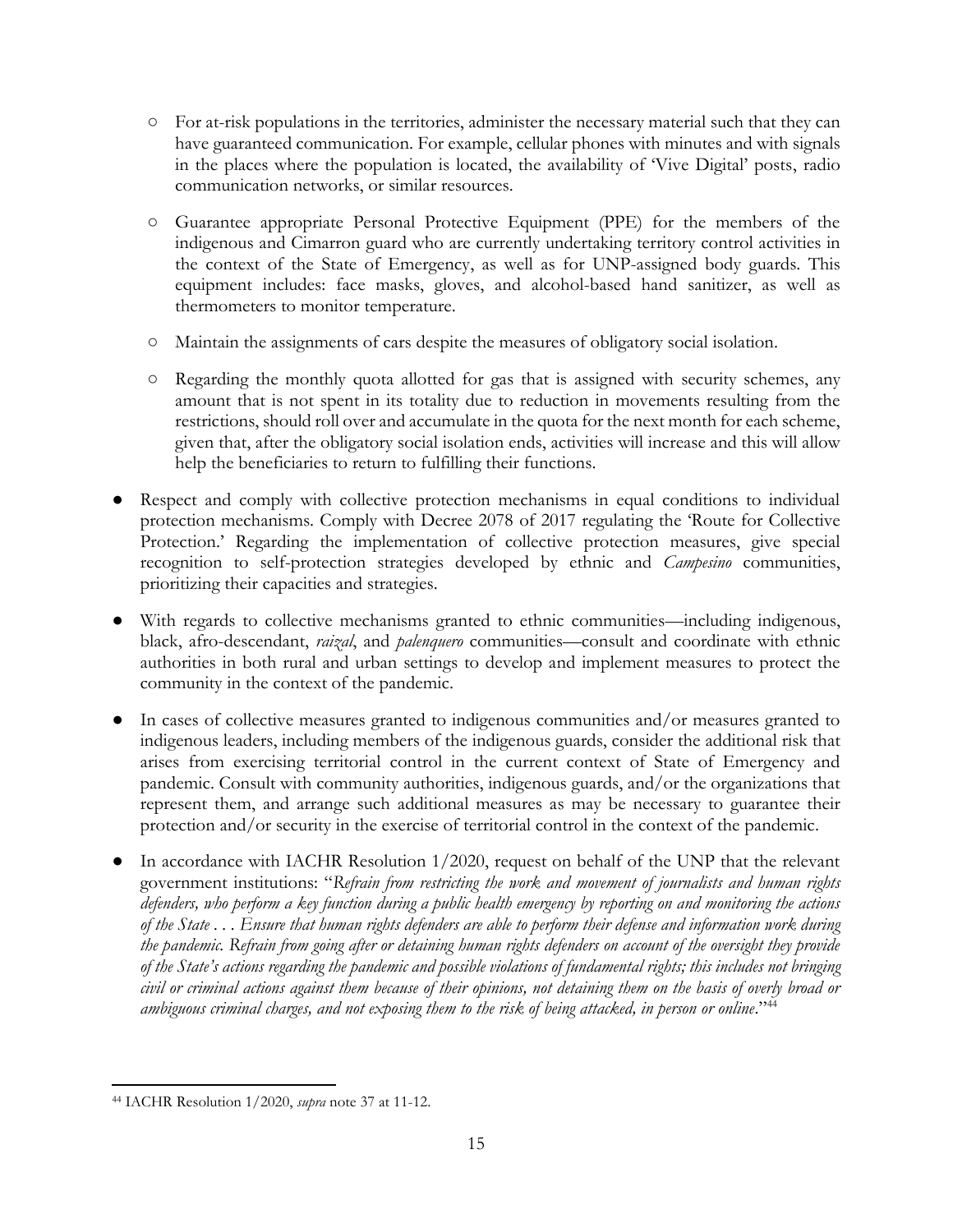- Work with the appropriate government authorities to develop alternative protocols to set the rules for the mobility of protected persons in the context of obligatory social isolation, in such a way that respects the collective public health needs, but also allows these vulnerable groups to continue fulfilling their essential work in accordance with IACHR Resolution 01/2020 and to vary their movements, in accordance with their risk profile.
- Monitor the administration of essential humanitarian aid from the Colombian government, including Personal Protective Equipment (PPE) and food, to the beneficiaries. Monitor whether the beneficiaries are receiving humanitarian aid equal to that of all other Honduran citizens, and ensure there is no discrimination in the treatment of the beneficiaries. The IACHR has emphasized the importance that States "[e]nsure non-discriminatory, equitable access to health facilities, goods and services."<sup>45</sup> Request, on behalf of the UNP, that the relevant government institutions administer PPE and food assistance to the beneficiaries without discrimination.
- Monitor the humanitarian needs of those protected by the UNP in the context of this health emergency. Intervene with other government agencies to relay the differential needs of the beneficiaries as particularly vulnerable groups. Request that the corresponding government agency authorize humanitarian aid designated for protected persons and collectives.
- When undertaking all of these actions, take into account the ways in which: (1) ethnic communities (2) rural, *Campesino*, and displaced populations; and (3) women defenders and social leaders are all differentially impacted by identified risks, including risks related to the COVID-19 crisis. In this sense, the following protocols apply: with regards to indigenous communities, afro-Colombian communities, black communities, *raizales* communities, and *palenqeura* communities, Decrees 4633 and 4635 of 2011; with regards to women defenders, Interior Ministry Resolution 805 of May 14, 2012; and with regards to *Campesino* populations, the UNP special protocol on *Campesino* populations.
- Take all steps outlined in this letter, as well as all the specific steps related to the cases presented in the Confidential Appendix, to ensure the integrity, security, lives, and well-being of defenders, social leaders, and at-risk communities.

We also urge certain entities copied on this letter, to take the following actions in order to ensure that the UNP can exercise its functions and to complement the work of the UNP, to the benefit of the protection of the beneficiaries:

- We urge that the Ministry of Finance and the Ministry of the Interior increase the Unit's budget as necessary to achieve full protection for social leaders at risk.
- We urge the Ministry of the Interior, to comply with its legal duties to guarantee the rights of the beneficiaries, for example, adopting emergency collective protection measures, which could be of significant support for social leaders.
- We urge the National Officer of the Prosecutor to implement an emergency plan under which investigations against social leaders should be prioritized and should be conducted swiftly. We urge the Office of the Prosecutor to create a group of prosecutors whose work would have

 $\overline{\phantom{a}}$ <sup>45</sup> IACHR Resolution 1/2020, *supra* note [37](#page-12-0) at 8-9.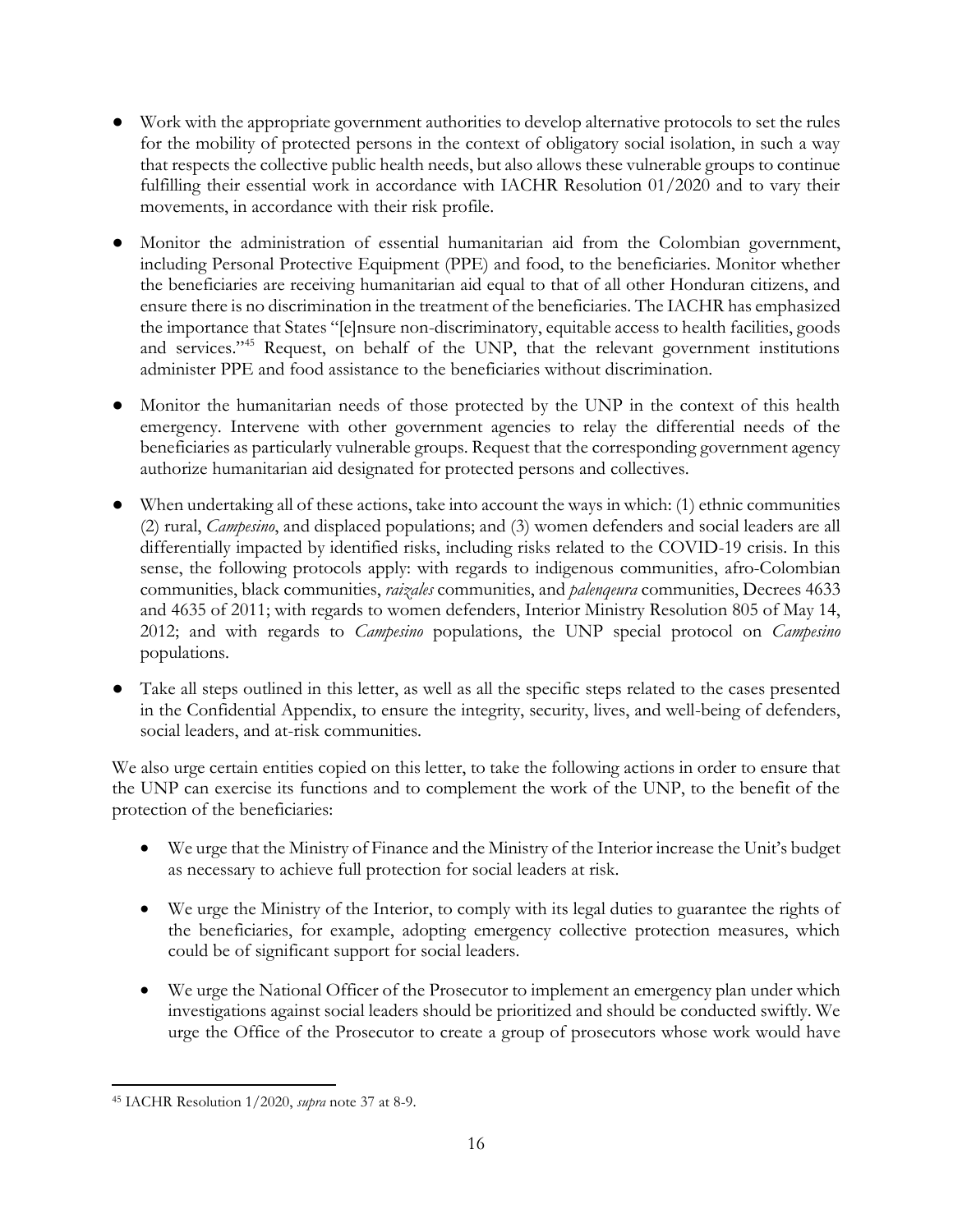the sole object of processing these cases, in order to administer justice and to avoid the commission of further violations against social leaders.

Finally, we impress upon the UNP, and all other government institutions copied, that it is of the utmost importance that the implementation of the 2016 Peace Agreement, including the Ethnic Chapter, continues to move forward despite the context of the COVID-19 pandemic. We remind the UNP and the Colombian government in general that the Peace Agreement contains measures essential to insuring the safety, integrity, and well-being of communities, defenders, and social leaders.

The following organizations express support for this letter, and identified the representative cases where urgent UNP action is required and/or contributed to the development of the petitions:<sup>46</sup>

- (1) Asociación Nacional de Afrocolombianos Desplazados (AFRODES)
- (2) Amnesty International
- (3) Colectivo de Abogados José Alvear Restrepo (CAJAR)
- (4) Colombian Human Rights Network
- (5) Comunidad de Juristas Akubadaura
- (6) Comisión Intereclesial de Justicia y Paz
- (7) Corporación Colectivo Sociojurídico Orlando Fals Borda
- (8) The Committee to Protect Journalists
- (9) Corporación Jurídica Libertad (CJL)
- (10) Corporación Claretiana Normán Peréz Bella
- (11) Corporación Jurídica Yira Castro
- (12) Corporación Regional Yariguies CRY-GEAM
- (13) Corporación San Silvestre Green
- (14) EarthRights International
- (15) Guardianes Espejos del Agua, Flora y Fauna
- (16) Front Line Defenders
- (17) Fundación Comité de Solidaridad con los Presos Políticos
- (18) Fundación Forjando Futuros (Director Gerardo Vega Medina)
- (19) Latin American Working Group (LAWG)
- (20) Organización Nacional Indígena de Colombia -ONIC
- (21) Washington Office on Latin America (WOLA)

The following organizations express their concern over the situation of defenders, social leaders, journalists, at at-risk communities, especially the ethnic communities, *campesino* communities, and displaced communities. They urge the UNP to comply with the general petitions identified in this letter.

- (22) Abogados y Abogadas para la Justicia y los Derechos Humanos
- (23) Amazon Watch

 $\overline{\phantom{a}}$ 

- (24) Amigos del Río San Rodrigo, A.C.
- (25) Anne Jamison, PHD Candidate, University of Wisconsin-Madison

<sup>46</sup> Note that the presentation of cases by an organization does not necessarily mean that the organization represents the case before the UNP, as they may work with the case in other contexts. The UNP should contact beneficiaries and their representatives before the UNP and/or IACHR directly to discuss the particulars of their case.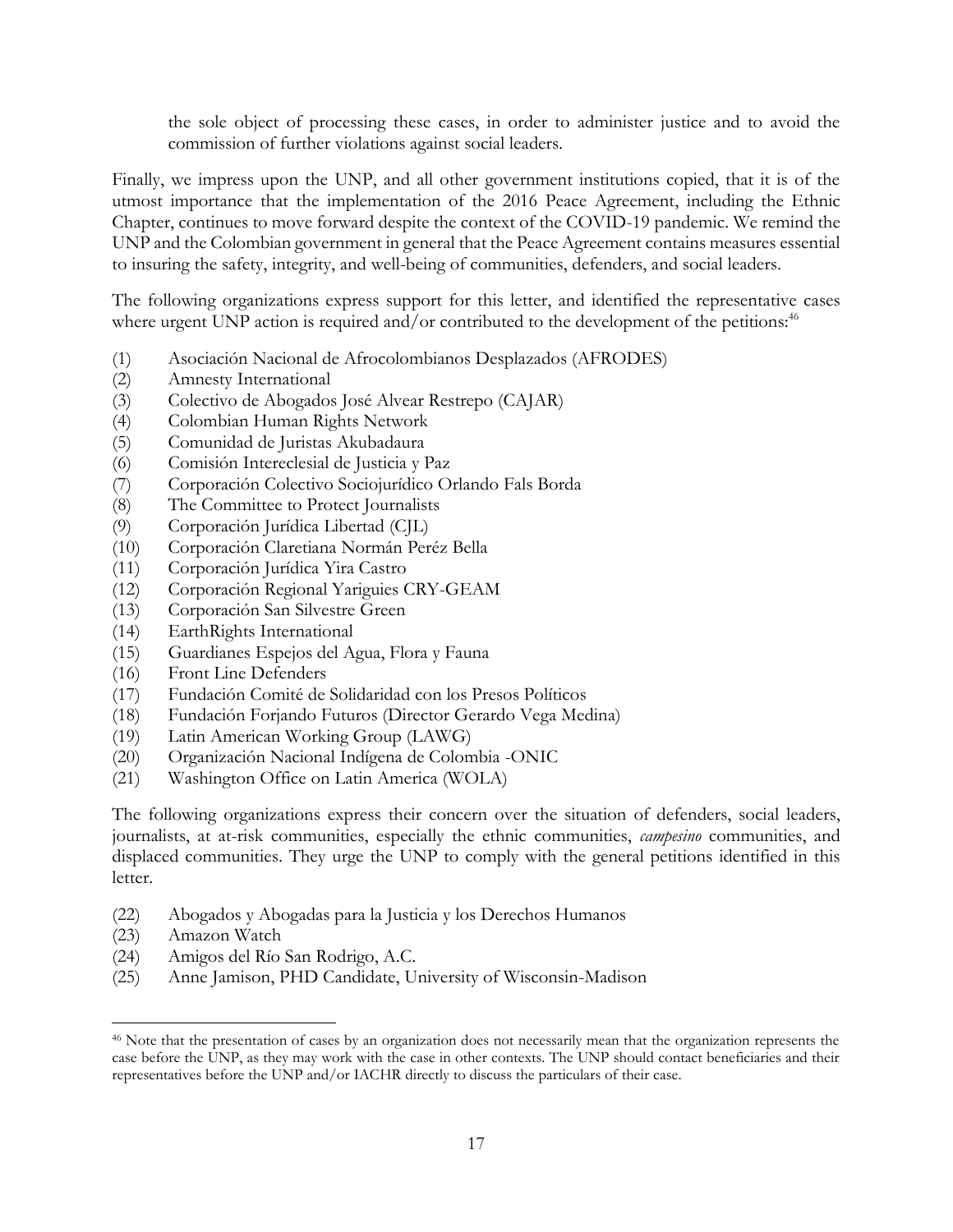- (26) Arturo J Carillo, Professor of Law, Director of the International Human Rights Clinic at the George Washington University Law School
- (27) Asociación Interamericana para la Defensa del Ambiente (AIDA)
- (28) Astrid Milena Bernal Rubio, environmental and human rights lawyer
- (29) Canadian Lawyers for International Human Rights
- (30) Carlos Luis Escoffié Duarte
- (31) Chicago Religious Leadership Network on Latin America (CRLN)
- (32) Christian Peacemaker Teams Colombia
- (33) Centro de Alternativos al Desarrollo (CEALDES)
- (34) Center for Justice and Accountability (CJA)
- (35) Centro de Estudios para la Justicia Social Tierra Digna
- (36) Centro por la Justicia y el Derecho Internacional (CEJIL)
- (37) Cesar Nicolás Mendoza González
- (38) Claudia Julieta Duque, journalist and human rights defender
- (39) International Human Rights Clinic, University of Virginia Law School (Director: Nelson Camilo Sánchez Léon)
- (40) Human Rights Clinic, Guadalajara University
- (41) Comité Municipal de Derechos Humanos de Sábana de Torres
- (42) Comunidades Sembradoras de Territorios Aguas y Autonomías Comunidades SETAA / Movimiento colombiano Ríos Vivos
- (43) Colombian Action Solidarity Alliance (CASA)
- (44) Colombia Human Rights Committee
- (45) Comunicación y Educación Ambiental S.C.
- (46) Coordinadora de Organizaciones Populares del Aguán (Honduras)
- (47) Corporación Arlequin y los Juglares
- (48) Corporación Opción Legal
- (49) Corporación para la Defensa y promoción de los derechos humanos y la Justicia Global Justicia Global
- (50) Corporación Observatorio Desarrollo Territorial
- (51) Corporación Trabajadores por la Tierra
- (52) Dejusticia
- (53) Derechos Humanos sin Frontera Honduras
- (54) Earthjustice
- (55) Elizabeth Medina
- (56) Environmental Investigation Agency US
- (57) Environment-right.org
- (58) Fellowship of Reconciliation: Peace Presence
- (59) FIDH, en el marco del Observatorio para la Protección de los Defensores de Derechos Humanos
- (60) Forest Peoples Programme
- (61) Foundation for Fundamental Rights
- (62) Francisco Hernando Vanegas Toro
- (63) Fundación Comunidades Unidas de Colombia
- (64) Fundación Sumapaz
- (65) Global Witness
- (66) Green Advocates International
- (67) Héctor David Suárez Rodríguez, Human Rights Defender and Afro-Colombian and LGBTI activist